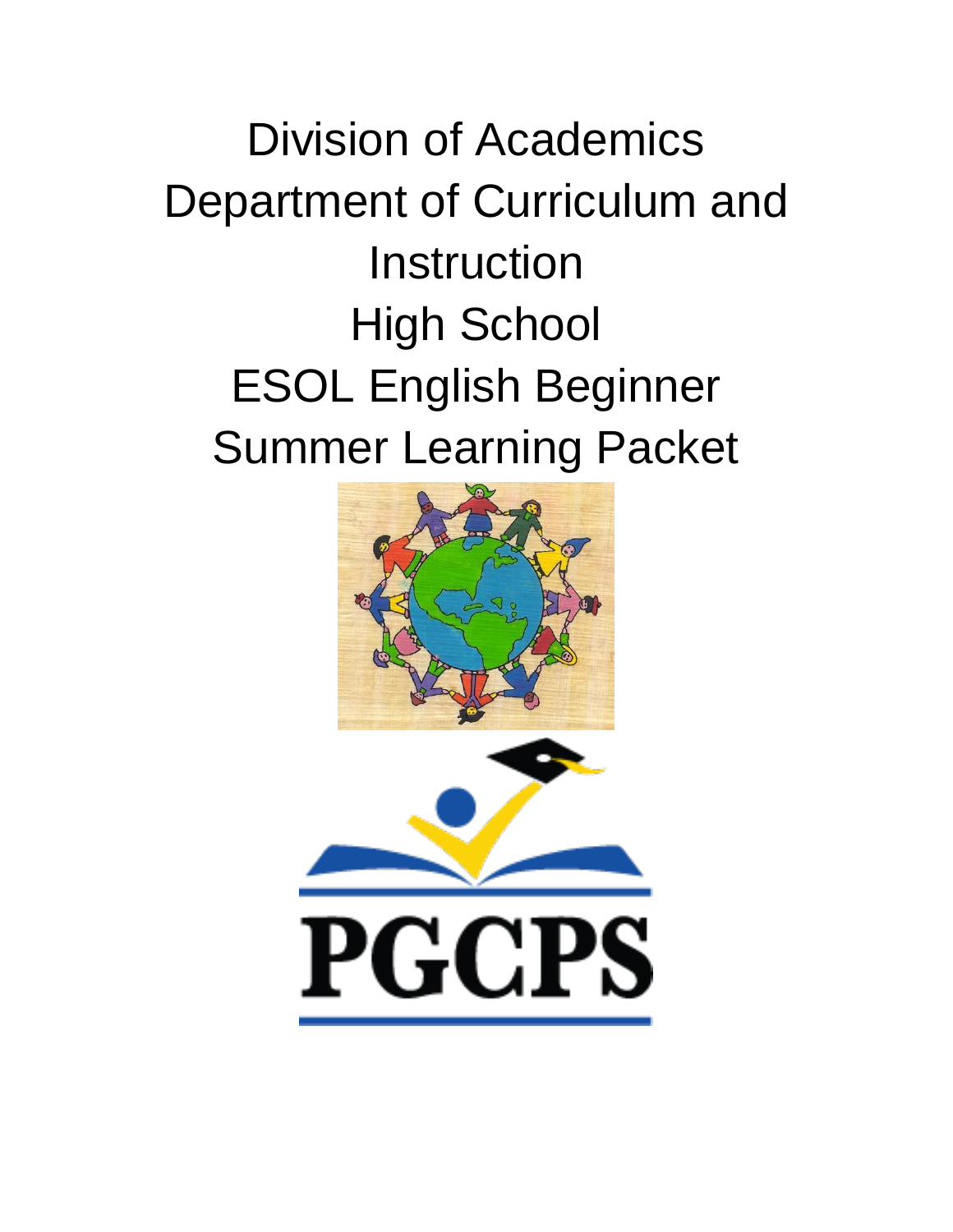# **BOARD OF EDUCATION OF PRINCE GEORGE'S COUNTY, MARYLAND**

**Alvin Thornton**, Ph.D., *Chair* **Edward Burroughs III,** *Vice-Chair, District 8* **David Murray**, *District 1* **Joshua M. Thomas**, *District 2* **Pamela Boozer-Strother**, *District 3* **Bryan Swann**, *District 4* **Raaheela Ahmed,** *District 5* **Belinda Queen,** *District 6* **K. Alexander Wallace**, *District 7* **Sonya Williams**, *District 9* **Curtis Valentine, M.P.P.**, *Board Member* **Paul Monteiro***, Board Member* **Sandra D. Shephard***, Board Member* **Joshua Omolola**, *Student Board Member*

**Monica E. Goldson, Ed.D.**, *Secretary/Treasurer and Chief Executive Officer*

**Kara Libby, Ed.D.** *Chief Academic Officer*

**Judith J. White, Ed.D.** *Director, Curriculum and Instruction*

**Melissa Kanney, Ed.D.** *Instructional Supervisor, ESOL*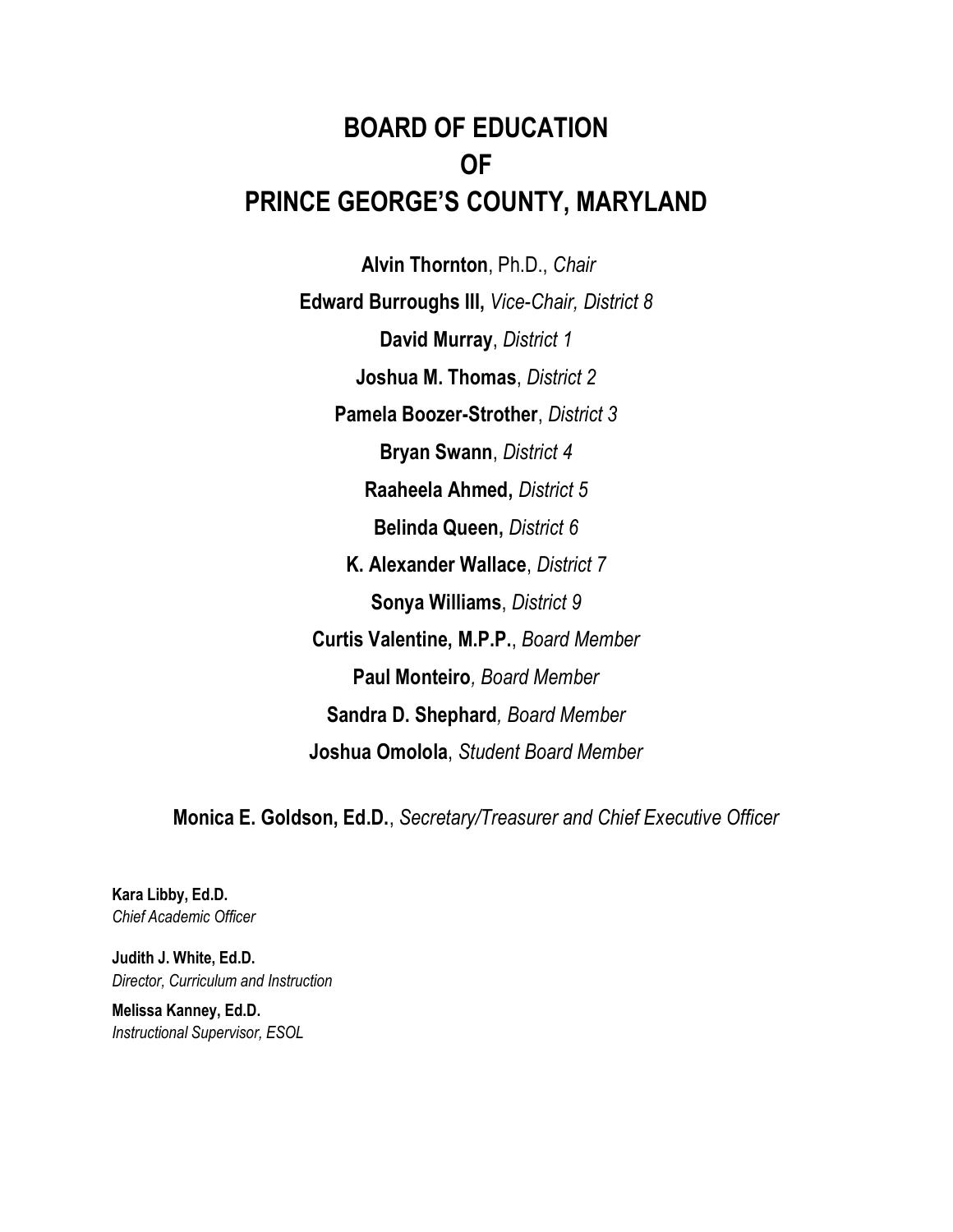# **Beginner Summer Packet 2020**

# **Beginner ESOL -Grandmother Spider Brings the Sun**

#### **Standards:** WIDA Standard 2: Language of Language Arts

**Content Objectives:** Students will analyze how myths explain light in a fictional text. **Language Objectives:** Students will write a paragraph to explain how the author's use of descriptive language (adjectives) enriches and develops the story elements.

# **Text: "Grandmother Spider Brings the Sun" Keystone D pp. 4-17**

How Grandmother Spider Stole the Sun: A Native American

1. When the earth was created the people and animals were in darkness. Finally, the animals gathered together and decided to do something about it. Bear spoke up and said, "I have heard there is something called the Sun. It is kept on the other side of the Earth, but the people there will not share it. I believe we can sneak over there and steal a piece of it."

2. Every one of the animals agreed it was a good idea. The big question was who would be the one to go and steal the Sun? The first one to try was the Fox. He crept to the place where the Sun was kept. When no one was looking, he grabbed a piece of it in his mouth and ran. But the Sun was so hot, it burned his mouth and he dropped it. That is why to this day foxes have black mouths because the first fox burned his mouth carrying the Sun.

3. The next animal to try was the Possum. Possums, during that time, had bushy tails. So, the Possum sneaked up to the place where the Sun was kept, snipped off a piece, and hid it in her tail. Then she ran, taking the Sun back to the animals and people. She lost her grip on the Sun when it started to burn away all the hair on her tail. To this day, all possums have bare tails because the Sun burned away the hair on that first possum.

4. Finally, Grandmother Spider tried. She was smart and clever. Instead of trying to hold the Sun herself, she wove a bag out of webbing. She put the piece of the Sun into her bag and brought it back to her people. The big question now was where to put the Sun.

5. Grandmother Spider felt it should be high in the sky so everyone would be able to see it and benefit from the light.

6. The animals agreed, but not one could reach high enough to place it there. They thought about taking it to the top of the tallest tree, but that wouldn't be high enough for everyone on the Earth to see the Sun. They decided that one of the birds could easily carry the Sun to the tip of the sky. Buzzard volunteered to go since he could fly higher than any bird.

7.Buzzard placed the Sun on top of his head where his feathers were the thickest, for the Sun was still very hot, even inside Grandmother Spider's bag. He flew higher and higher. The Sun grew hotter and hotter. The higher he flew, the hotter the Sun became. The Sun began burning through Grandmother Spider's bag, but Buzzard just kept flying. Up and up he went and the Sun grew hotter. The Sun was burning away the feathers on top of his head, but he continued on. Now all his feathers were gone, but he continued to fly upwards. His skin on his head began to turn red, but he continued to fly. He flew until he reached the top of the sky where he placed the Sun so it would give light to everyone.

8. Buzzard was honored by all the birds and animals because of his heroic deed of placing the Sun in the sky. Even though his head was naked and ugly because he was burned carrying the Sun, he is still the highest flyer of all. He can be seen circling the Sun to this day. Since Grandmother Spider brought the Sun in her bag of webbing, the Sun honors her by making rays across the sky which are shaped like the rays in Grandmother Spider's web. 9. These rays are there to remind everyone of what Grandmother Spider did for all the animals and the people. They also remind us that we are all connected like the strands of Grandmother Spider's web.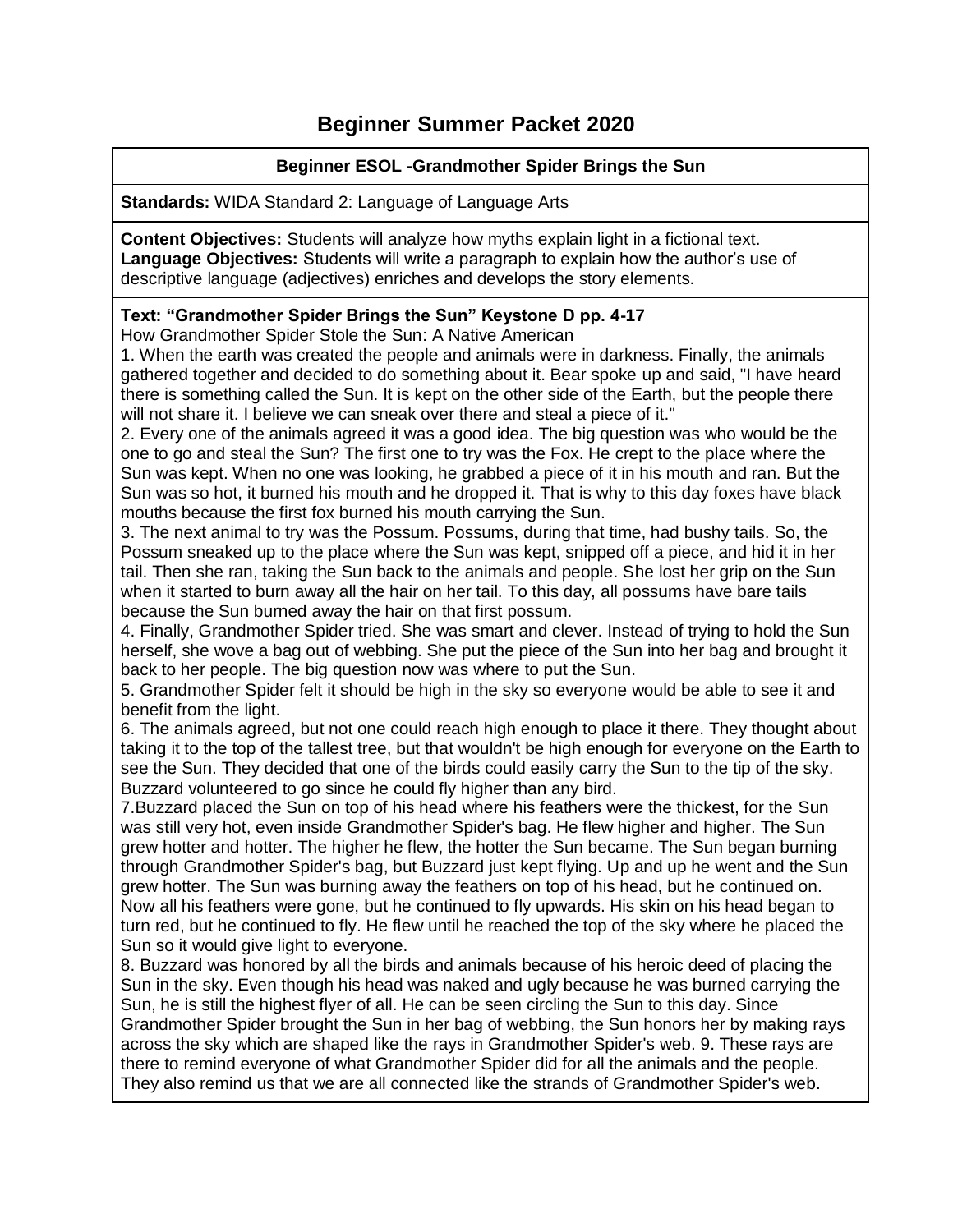| Lessons for Grandmother Spider Brings the Sun                                                                                                                                                                                                                                                                                                                                                                                                                   |
|-----------------------------------------------------------------------------------------------------------------------------------------------------------------------------------------------------------------------------------------------------------------------------------------------------------------------------------------------------------------------------------------------------------------------------------------------------------------|
| <b>Analysis:</b><br>Read the text and complete the graphic organizer.                                                                                                                                                                                                                                                                                                                                                                                           |
| Title:<br><u> 1980 - Andrea Andrew Maria (h. 1980).</u>                                                                                                                                                                                                                                                                                                                                                                                                         |
|                                                                                                                                                                                                                                                                                                                                                                                                                                                                 |
|                                                                                                                                                                                                                                                                                                                                                                                                                                                                 |
| Characters:<br><u> 1989 - Johann John Stone, market fan de Fryske kun fan de Fryske kun fan de Fryske kun fan de Fryske kun fan</u>                                                                                                                                                                                                                                                                                                                             |
| Setting (when):                                                                                                                                                                                                                                                                                                                                                                                                                                                 |
| Setting (where):                                                                                                                                                                                                                                                                                                                                                                                                                                                |
| Problem(s):                                                                                                                                                                                                                                                                                                                                                                                                                                                     |
|                                                                                                                                                                                                                                                                                                                                                                                                                                                                 |
| Solution(s):                                                                                                                                                                                                                                                                                                                                                                                                                                                    |
|                                                                                                                                                                                                                                                                                                                                                                                                                                                                 |
| <b>Vocabulary:</b><br>Scan the text for unknown words.<br>$\bullet$<br>Look up the new words in a dictionary.<br>$\bullet$<br>Write the translations/definitions in the margin or in your notebook.<br>Re-read the sentences with unknown words.<br>Grammar:<br>Explanation: Adjectives are words that are used to describe nouns- people, places, things<br>$\bullet$<br>and animals. When a writer uses adjectives to describe, the reader can understand and |
| visualize the characters and events better.<br>Example: Grandmother Spider was tiny, but she was very wise and brave.<br>Text search: Scan the text for adjectives describing the animals.<br>Practice: Create a chart in your notebook of the animals and the adjectives used to<br>describe them.                                                                                                                                                             |
| <b>Skills:</b><br>Explanation: Good readers MAKE INFERENCES as they read. When a reader MAKES<br>$\bullet$<br>INFERENCES, she takes information from the text and then thinks carefully to understand<br>why a character does something.<br>I think that Grandmother Spider waits until last to try because she is<br>Examples:<br>modest.<br>Text Search/Practice: Choose one character. What can you infer about that character<br>from his/her actions?      |
| Summary:<br>Look at your work from Wednesday. In your notebook, write a paragraph which describes the<br>main characters in the myth.                                                                                                                                                                                                                                                                                                                           |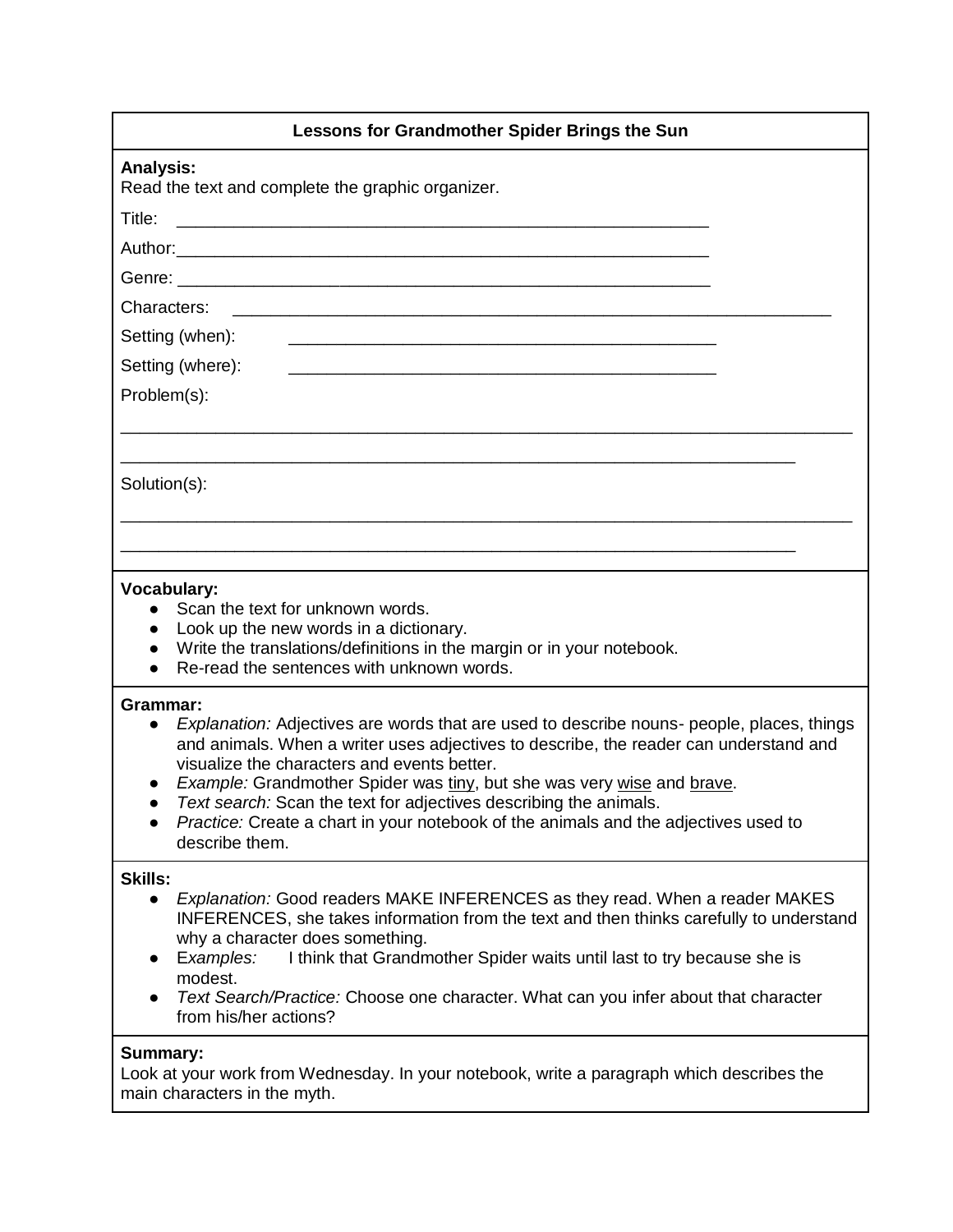# **Beginner ESOL – Grandmother Brings the Son (Part 2)**

**Standards:** WIDA Standard 2: Language of Language Arts

**Content Objectives:** Students will analyze a fictional text. **Language Objectives:** Students will respond in writing to comprehension questions.

**Text of the Week:** "Grandmother Spider Brings the Sun" (see above)

# **Lessons for Grandmother Brings the Son (Part 2)**

#### **Analysis:**

Re-read the text and your work from last Monday. Write a summary of the text, using the

basic information from last Monday's work.

#### **Vocabulary:**

● Look at your work from last Tuesday. For each word that you looked up, write a sentence. You could also use the word when speaking to someone or in a text message.

#### **Grammar:**

- *Explanation:* Compound nouns are words that are made up of more than one word. Often, the words are "stuck together."
- *Example:* Baseball, horseback, schoolhouse
- *Practice:* In your notebook, make compound words by putting together pairs of these words: plane, mail, steak, air, house, box

#### **Skills:**

- *Explanation:* Good readers MAKE PREDICTIONS when they read. When we MAKE PREDICTIONS, we think about what will happen next.
- E*xamples:* I predict that all the animals will congratulate Grandmother Spider. I predict that the buzzard will not show off anymore.
- *Text Search/Practice:* Choose one animal and make a prediction about ohw that animal's life will be different now that there is light.

#### **Summary:**

Answer five of these questions in your notebook. Use complete sentences.

- 1. How did each character provide a solution to the problem?
- 2. How does attempting to get the sun affect each character's appearance?
- 3. Why did each character fail except Grandmother Spider?
- 4. Why did Grandmother Spider succeed?
- 5. What would your solution be if your world were covered in darkness?
- 6. Should the characters have asked or just taken the sun? Explain your answer.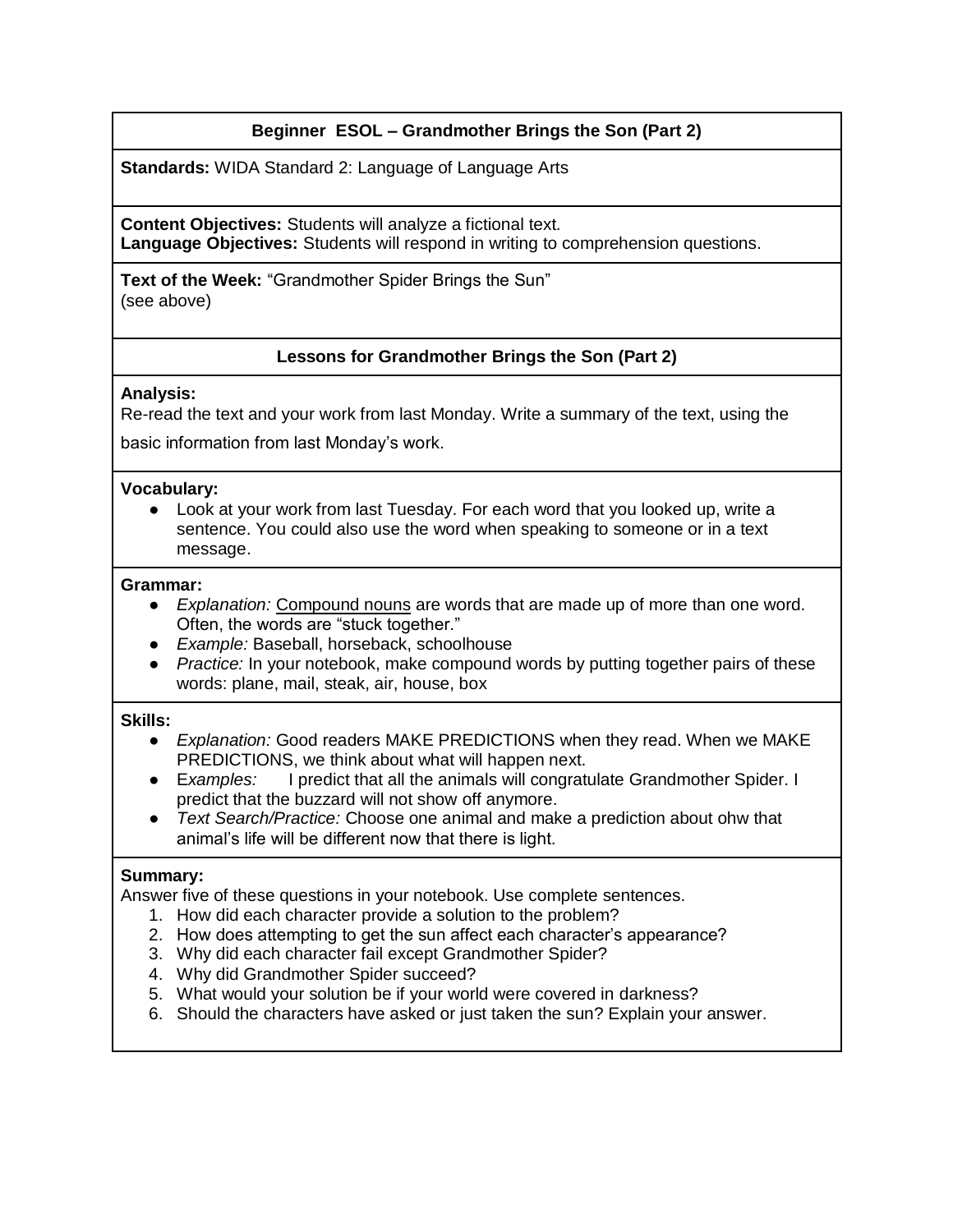# **Beginner ESOL – Light**

**Standards:** WIDA Standard 4: Language of Science

**Content Objectives:** Students will analyze a non-fiction text to compare and contrast what happens to light in different conditions using a chart.

**Language Objectives:** Students will write a paragraph comparing and contrasting what happens to light in different conditions.

**Text of the W:** "Light" pp. 18-31 Keystone D **Light** 

# **How Does Light Travel?**

 Light travels from the sun to Earth in waves. These waves, called electromagnetic waves, are a form of energy that can travel throughout space. We talk about electromagnetic waves in terms of the length of the wave, or wavelength.

 The electromagnetic spectrum is the name for the whole range of electromagnetic waves. It is organized by wavelength, from the longest electromagnetic waves to the shortest. The longest waves in the spectrum are radio waves. Then come microwaves, infrared rays, visible light, ultraviolet rays, X rays, and gamma rays.

 Visible light is the only part of the electromagnetic spectrum that people can see. Visible light is just a small part of the electromagnetic spectrum. It is located between infrared rays and ultraviolet rays. Visible light is a mixture of all the colors we can see in a rainbow: red, orange, yellow, green, blue and violet. When our eyes take in different wavelengths of light, we see different colors. We see the longest wavelengths of visible light as red. We see the shortest wavelengths as violet.

# **What Happens When Light Strikes Objects?**

 When light strikes and object, the light can be reflected, or bounced off the object. The light might also be absorbed, or taken in by the object. Or the light can be transmitted, or passed through the object.

 Objects that you cannot see through, such as wood and metal, are called opaque. When light strikes and opaque object, the light is either reflected or absorbed. You cannot see through it. A glass object is transparent. When light strikes it, the light is allowed to pass through. As a result, you can see through the glass object.

 Other objects are translucent. When light strikes them, only some light passes through. When you look through a translucent object, you can see something behind it, but you cannot see the details clearly.

# **What is Reflection?**

 All objects reflect some light. This means that light bounces off the objects. However, different objects reflect light in different ways.

 Some objects allow you to see a reflection- or image- of something. For example, when you look at a mirror or a pool of water, you can see a reflection of yourself.

 Other objects do not do this. For example, when you look at a wool sweater or a painted wall, you see only the object itself. What you see when you look at an object depends of how its surface reflects light.

 To show how light travels and reflects, we can use straight lines to represent light rays. When parallel rays of light hit a smooth, or even, surface, all the rays are reflected at the same angle. This is called regular reflection. For example, when you look at a mirror, you see your own reflection. The light rays from your body hit the smooth surface of the mirror and are reflected regularly.

When parallel rays of light hit a bumpy, or uneven surface, each ray is reflected at a different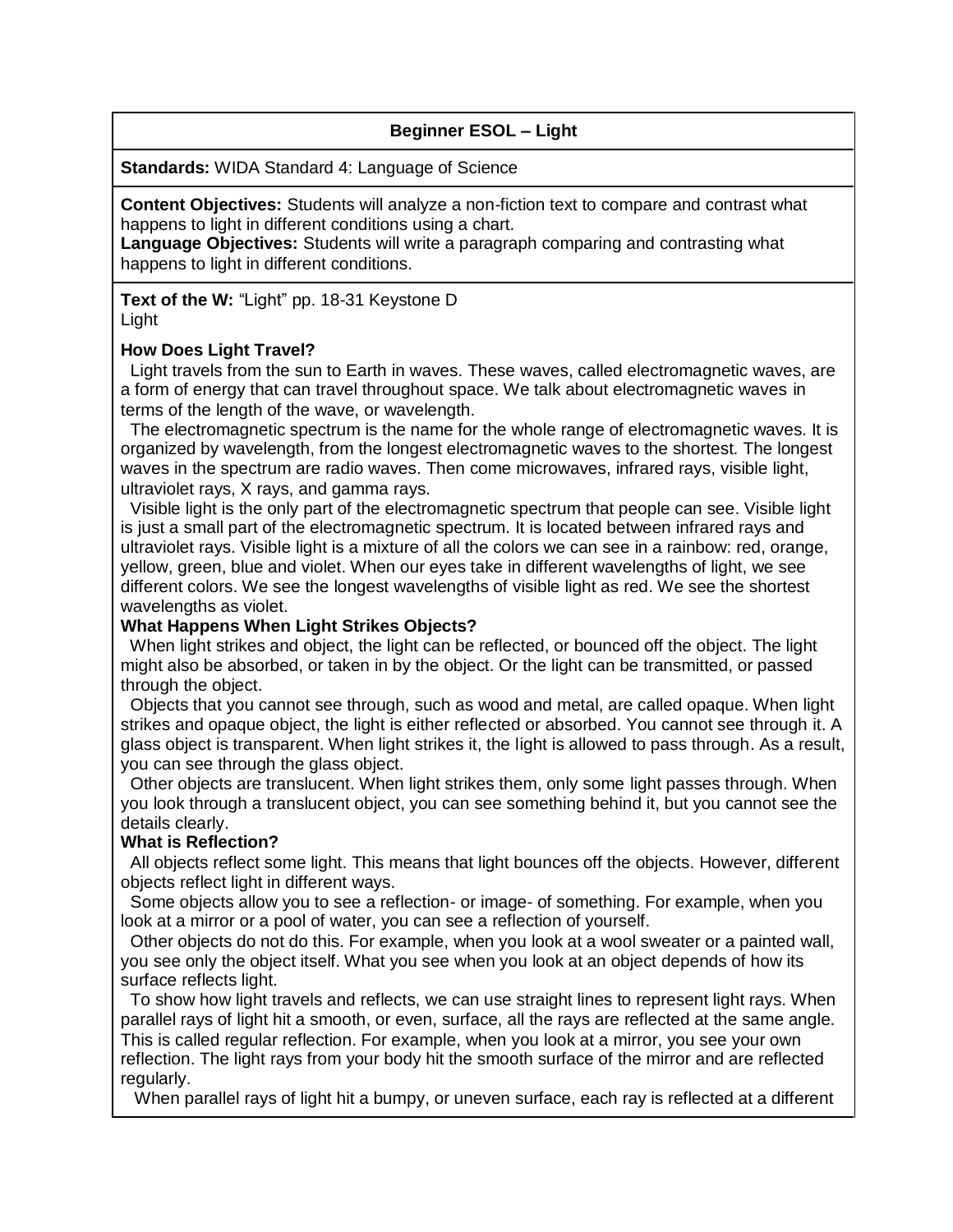angle. This is called diffuse reflection. Most objects reflect light diffusely because their surfaces are not completely smooth.

# **How Do Mirrors Work**?

 A mirror is a sheet of glass that has a smooth, silver-colored coating on one side. Glass is transparent, so light passes through it. However, the silver coating behind te glass is opaque. When light rays pass through the glass, they hit the smooth surface of the silver coating and all the rays are reflected regularly. The result is that you see an image in the mirror. An image is a copy of an object and is formed by reflected rays of light.

 Mirrors can have a flat or curved shape. The shape of a mirror determines how the image will look. An image in a mirror can be the same size as the object, or it can be larger or smallerdepending on the shape of the mirror.

# **Lessons for Light**

# **Analysis:**

Read the first half of the text and complete the graphic organizer.

Title: \_\_\_\_\_\_\_\_\_\_\_\_\_\_\_\_\_\_\_\_\_\_\_\_\_\_\_\_\_\_\_\_\_\_\_\_\_\_\_\_\_\_\_\_\_\_\_\_\_\_\_\_\_\_\_\_

Author:

Genre:

# **Vocabulary:**

- Scan the **first half** of the text for unknown words.
- Look up the new words in a dictionary.
- Write the translations/definitions in the margin or in your notebook.
- Re-read the sentences with unknown words.

# **Grammar:**

- *Explanation:* Remember adjectives? Adjectives are words that describe nouns- people, places, things, animals, and concepts. Comparative adjectives are words that tell us about two people, places, things, animals and concepts and how they relate to each other in some way. Typically, short adjectives are made comparative by adding "-er," but longer adjectives are made comparative by using "more + adjective."
- *Example:* Today is a very hot day. Yesterday it was even hotter. / This dress is beautiful, but my other dress is more beautiful.
- *Text search:*
- *Practice:*

# **Skills:**

- *Explanation:* Good readers TAKE NOTES as they read, so that they can remember information and better understand the text. One way to take notes is to use graphic organizers.
- *Text Search/Practice:* Re-read the text and in your notebook, take notes in a Venn Diagram to compare and contrast what happens to light in different conditions.

# **Summary:**

Using your work from Thursday, write a paragraph about what happens to light in different conditions.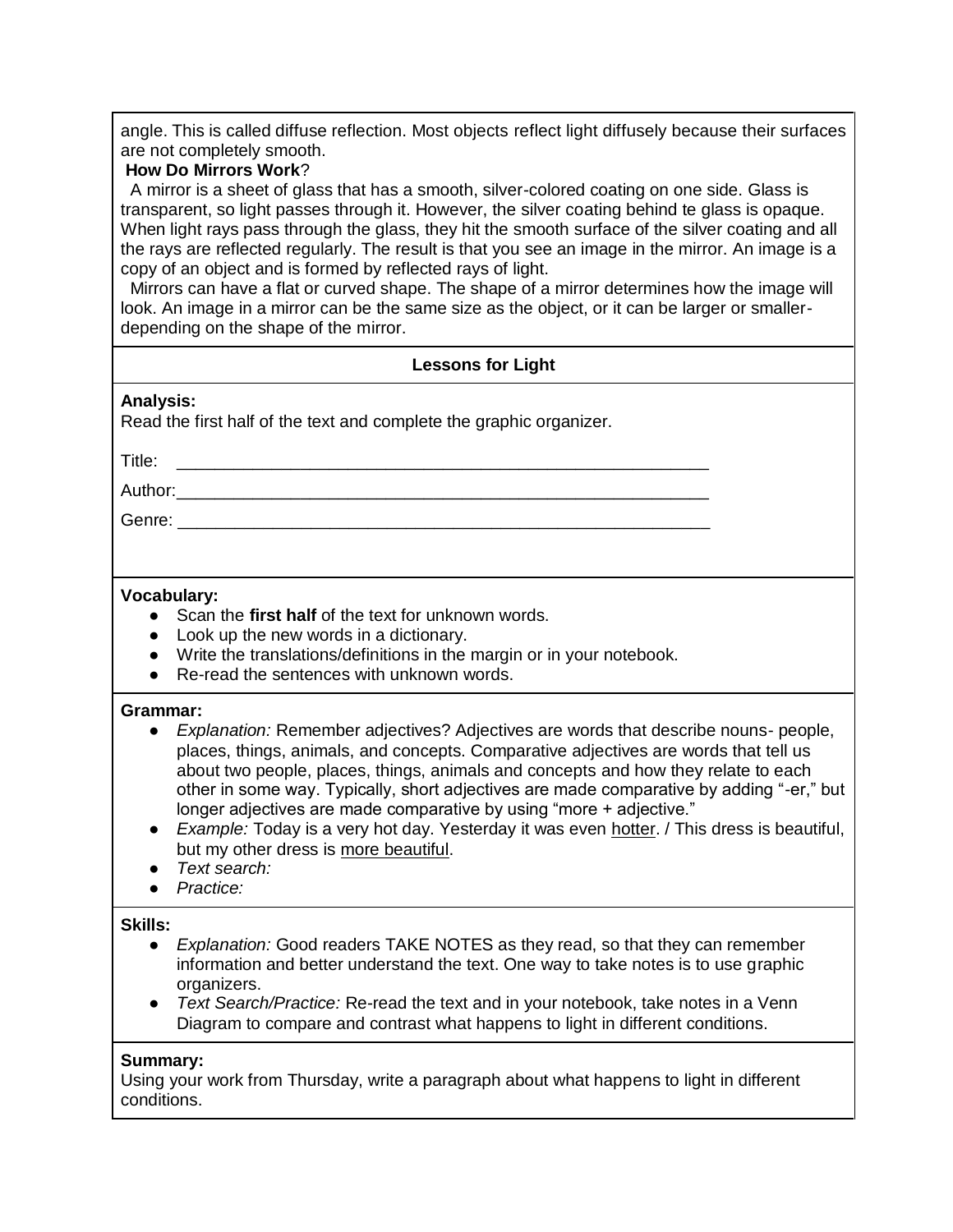| Beginner ESOL - Light (Part 2)                                                                                                                                                                                                                                                                                                                                                                                                                                                                                                                                                            |
|-------------------------------------------------------------------------------------------------------------------------------------------------------------------------------------------------------------------------------------------------------------------------------------------------------------------------------------------------------------------------------------------------------------------------------------------------------------------------------------------------------------------------------------------------------------------------------------------|
| <b>Standards: WIDA Standard 4: Language of Science</b>                                                                                                                                                                                                                                                                                                                                                                                                                                                                                                                                    |
| <b>Content Objectives:</b> Students will analyze a text using text features.<br>Language Objectives: Students will answer questions, in writing, based on the heading<br>found in the text.                                                                                                                                                                                                                                                                                                                                                                                               |
| <b>Text:</b> "Light" pp. 18-31 Keystone D.<br>(See above)                                                                                                                                                                                                                                                                                                                                                                                                                                                                                                                                 |
| <b>Lessons for Light (Part 2)</b>                                                                                                                                                                                                                                                                                                                                                                                                                                                                                                                                                         |
| <b>Analysis:</b><br>Using the information from last Monday, write a summary of the text.                                                                                                                                                                                                                                                                                                                                                                                                                                                                                                  |
| I read a _____________________________text entitled _________________________________. The author                                                                                                                                                                                                                                                                                                                                                                                                                                                                                         |
|                                                                                                                                                                                                                                                                                                                                                                                                                                                                                                                                                                                           |
|                                                                                                                                                                                                                                                                                                                                                                                                                                                                                                                                                                                           |
| <b>Vocabulary:</b><br>Scan the second half of the text for unknown words.<br>$\bullet$<br>Look up the new words in a dictionary.<br>$\bullet$<br>Write the translations/definitions in the margin or in your notebook.<br>$\bullet$<br>Re-read the sentences with unknown words.<br>Grammar:<br>Explanation: Adverbial clauses of time are dependent clauses (groups of words) that<br>$\bullet$<br>tell when something happens. Some adverbs of time are when and after.<br>Example: When light is directed at a transparent object such as a window, it passes<br>$\bullet$<br>through. |
| Text search: Find five examples of adverbial clauses on time in the text and underline<br>them.<br>Practice: Complete the sentences:<br>a. When I get a good grade on an assignment, I feel ________________.<br>b. After we eat dinner, I                                                                                                                                                                                                                                                                                                                                                |
| <b>Skills:</b><br>Explanation: Good readers SCAN a text before reading. When you SCAN, you look for<br>$\bullet$<br>specific pieces of information. We can SCAN for the title and headings in a text before<br>we read so that we are prepared.<br>Examples: The title of the text is "Light."<br>Text Search: What are the headings in the text? Copy them in your notebook.<br>Summary:                                                                                                                                                                                                 |
| Look at your work from Thursday. Each of the headings is a question. Answer each questions<br>in a complete sentence or sentences, using your own words.                                                                                                                                                                                                                                                                                                                                                                                                                                  |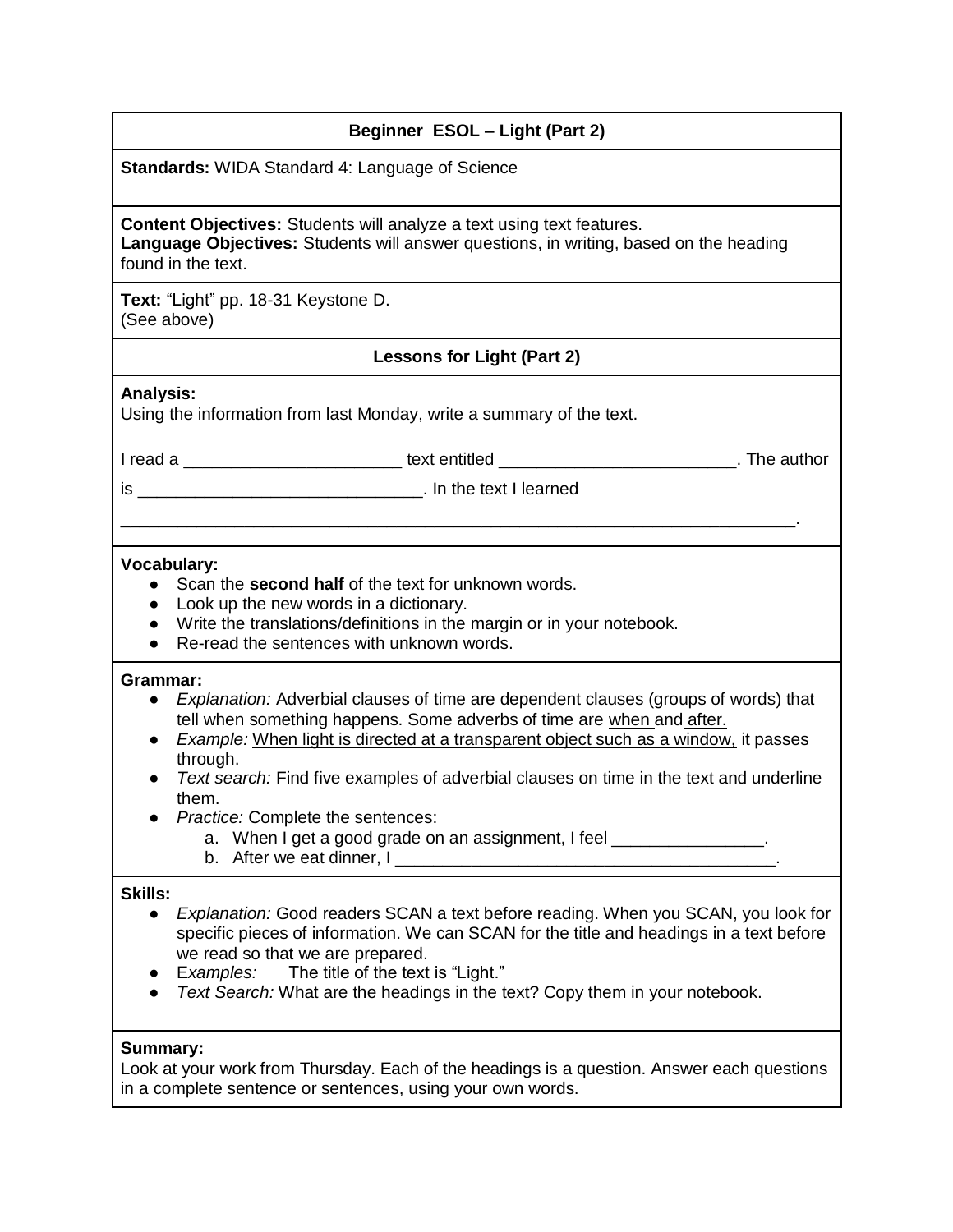# **Beginner ESOL – The Eye of Conscience**

**Standards:** WIDA Standard 2: Language of RELA

**Content Objectives:** Students will analyze a non-fiction text.

**Language Objectives:** Students will identify key events in Hine's life in a written paragraph, using a timeline as a graphic pre-write organizer.

**Text:** "The Eye of Conscience" pp. 44-59

From The Eye of Conscience by Milton Meltzer and Bernard Cole

 It was the year 1909 when Lewis W. Hine smuggled his camera into the southern textile mills. Paul Strand, one of America's great photographers, who studied with Hine in 1908, has underscored the courage it took in those early years to photograph child labor in the South. It was like entering the enemy's armed camp, he said. Hine risked the threats of foremen and factory owners who feared what his camera might expose. They were right to be afraid: the pictures and stories he brought away with him shocked the nation and prepared it to support remedial legislation. Apparently Hine did not always have to take his pictures secretly, for some of his prints show foremen standing by, sometimes smiling into the camera. Such men may not yet have learned what trouble photographs could make for their employers. Or perhaps they were so flattered to be asked to pose that they forgot to think about the possible consequences. Today, of course, few are so naive.

 Although many were made under bad conditions, almost all of Hine's photographs were remarkably powerful. The deep sympathy he felt for the child workers always came through. The pictures and information he gathered became weapons in the hands of the National Child Labor Committee. The photos were seen everywhere—in posters, in books and pamphlets, in newspapers and magazines. They were dramatic proof of the tragedy of child labor to which America had been blind.

 The man who made America see the truth started out not as a photographer but as a laborer. Hine was born in Oshkosh, Wisconsin, in 1874. He worked at many unskilled jobs until he decided to get more education. He took courses at night school, and then went to the Oshkosh Normal School, where teachers were trained. The principal, Frank Manny, liked Hine and urged him on. pamphlets, small, thin books containing information

 Encouraged, Hine went to the University of Chicago. The city of Chicago was then the center of a reform movement. The trade unions, the university professors, the welfare workers like Jane Addams, were all talking about and working for a new and better America. They were sickened by the waste and inhumanity created by the swift industrial growth in the years since the Civil War. They wanted an America that put equality and freedom before profits. The welfare of the people should be the concern of the government, they said, not the welfare of corporations. Hine was excited by the new ideas around him. When his friend and teacher Frank Manny was appointed principal of the Ethical Culture School in New York, Hine, too, left Chicago. He took a job teaching science in Manny's school. It was there that his life took another turn. Manny began to experiment with photography as a way of making school activities more meaningful. He chose Hine to become school photographer. Knowing nothing about the craft, Hine taught himself simply by using the camera. reform movement, people working together to improve something.

 It was 1903. Cameras and film had been developed to the point where men with hand cameras were setting the standard. Amateurs were often doing better work than the professionals. They showed more imagination, took more chances, dared to break the rules. Already, one amateur, Jacob Riis, had startled the country with his great photos of slum life in New York. By 1905 Hine had learned enough camera technique to try a major work. He turned to Ellis Island, the place in New York harbor where every day thousands of immigrants landed from Europe. They came to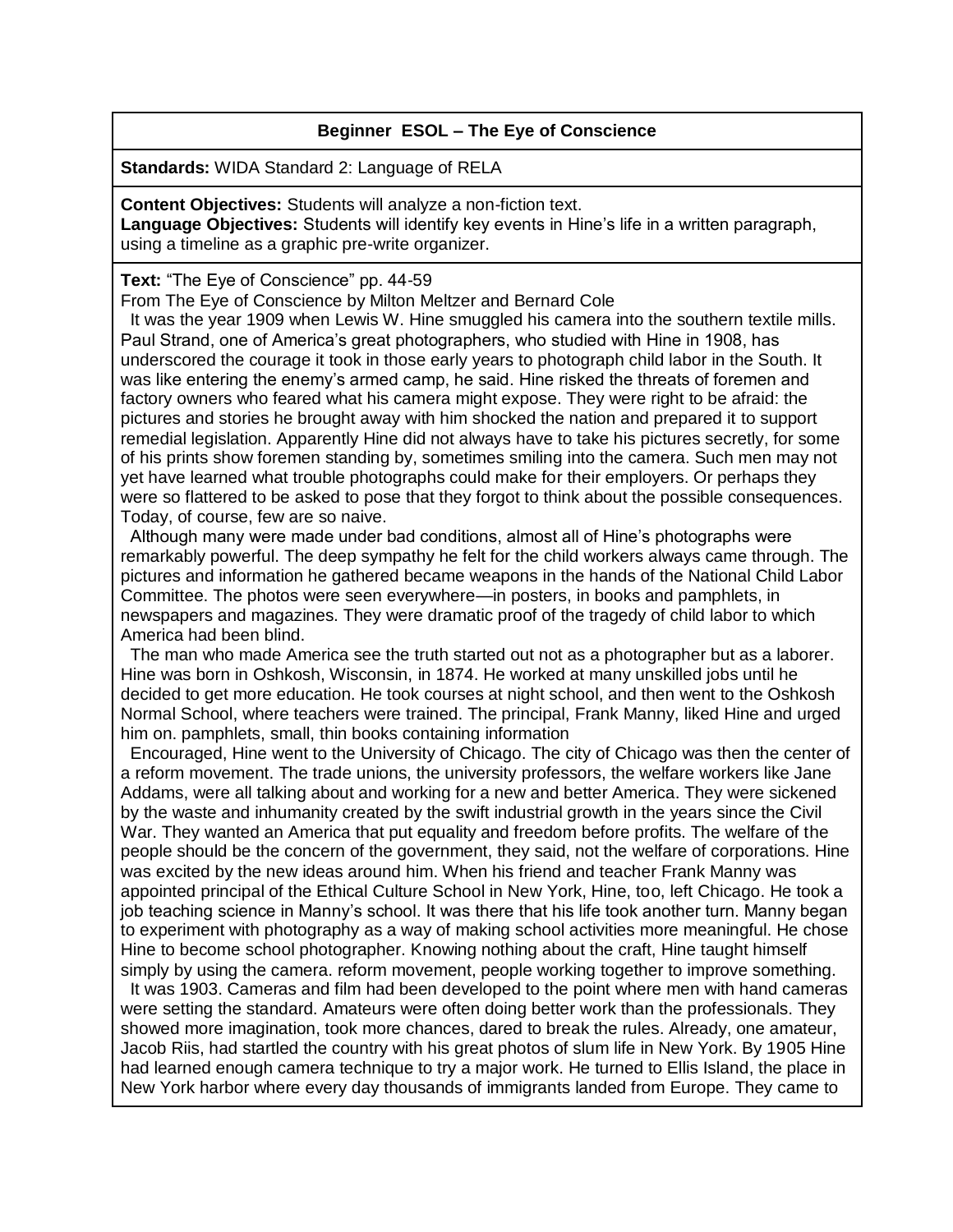the promised land looking for decent jobs and the freedom they had not known in the old country. Ellis Island was packed with lonely people, eager to taste American life, but frightened by the unknown. Hine's camera caught the trust and hope in the immigrants' faces and made a vivid record of the newcomers that is now a national treasure.

 The way Hine worked on that first major task became his standard. When he started, he used a 5 7 view camera, magnesium powder for open flash, and glass plates. Later he added a 4 5 Graflex. His equipment was simple; so was his method. With it he moved directly to the truth. By now he knew photography would be his lifework. In 1908 he published an article about attempts to improve the life of the poor in New York. His pictures showed the filth and disease of the slums. The editor of a magazine devoted to social reform saw the piece and asked Hine to join the staff of The Survey as a photographer. Hine gave up his teaching job and from that day on used his camera to reform social conditions. His first assignment was to picture the life of immigrant workers in the Pittsburgh steel district. Then he photographed the workers building the New York State Barge Canal. From that he went to investigating the rapidly growing slums of Chicago and Washington, D.C. slums, poor, overcrowded areas in the city

 It was while studying the life of the poor that Hine learned how poverty ruined childhood. In the streets and alleys of the slums he saw children robbed of their futures, their bodies stunted and their minds twisted. He learned of children as young as five made to do harsh, cheap labor in the factories. Already reformers had begun to fight this crime against childhood. The National Child Labor Committee (NCLC) was campaigning for laws to protect children. When the committee head saw Hine's work in The Survey, he asked Hine to become staff investigator and photographer. Hine took the job in 1908 and gave all his heart and strength to it. By that time over 1.7 million children under fifteen years of age were working in fields, factories, mines, and sweatshops. But such figures were just units in a census report. No one could call up in imagination's eye the meaning of that fact—1.7 million child wage earners. Lewis Hine knew how to make the figure flesh and blood. "Photographs of revelation," one editor called them.

 Hine was always on the move with his camera; now in a Georgia cotton mill, now in a Pennsylvania coal mine, now in a New York sweatshop. He went into the homes of working children, the slum tenements, and the rural shacks. He asked the children their names, measured their heights against his coat buttons, jotted down their ages. He went from anger to despair as he saw no end to the tasks the industrial age was setting for child labor. "Tasks?" he asked once in bitter irony. "Not so—they are 'opportunities' for the child and the family to enlist in the service of industry and humanity. In unselfish devotion to their homework vocation, they relieve the overburdened manufacturer, help him pay his rent, supply his equipment, take care of his rush and slack seasons, and help him to keep down his wage scale. Of course they must accept with cheery optimism the steady decline in wages that inevitably follows in the wake of homework. Isn't it better for everyone to be working instead of expecting father to do it all?" tenements, large buildings divided up into many small apartments homework, paid work done in the home for an outside employer

 His photographs marched thousands of children out of the mines and factories and paraded them before the nation's eyes. The comfortable and easy could see what working twelve hours a day or a night at miserable wages did to children. They could see the tired young eyes, the blank faces, the gray skin, the crippled hands, the broken bodies. "The great social peril is darkness and ignorance," Hine said. "Light is required. Light! Light in floods!" Hine's photographs became the core of pamphlets, bulletins, newspaper and magazine articles, and books, all exposing and attacking child labor. He did not insist on quality of reproduction if he could gain immediacy of effect. At least a score of the NCLC pamphlets were shaped from information he gathered in his reports to the committee. Some he wrote in full or in part, in addition to supplying the photos. Costing a nickel or a dime, the pamphlets were distributed nationally. Hine often spoke at NCLC conferences and showed his photographs through stereopticon enlargements. His biographer,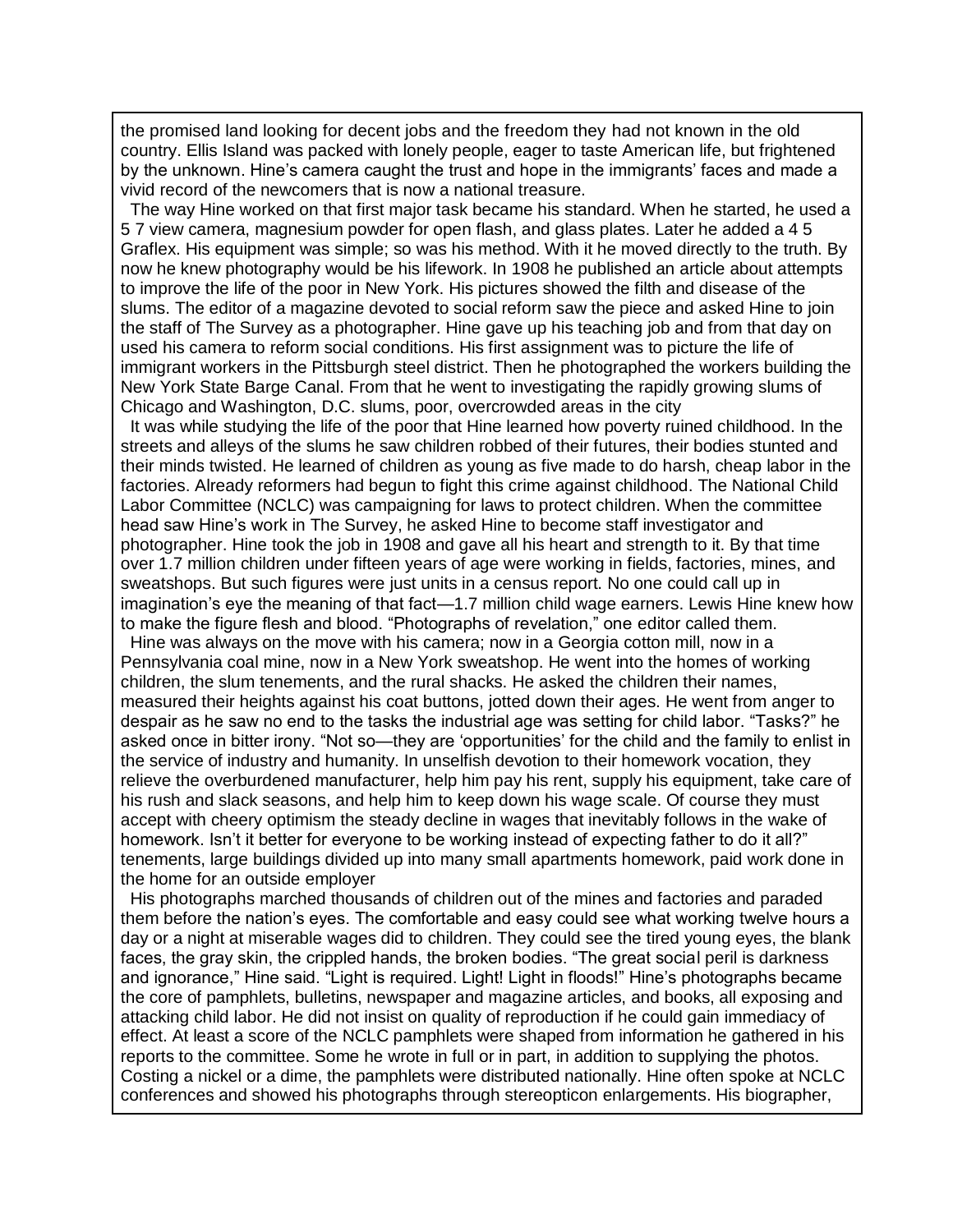| Judith M. Gutman, says he took five thousand photographs for the committee; some five<br>hundred of them have been published.                                                                                                                                                                                                                                                                                                                               |
|-------------------------------------------------------------------------------------------------------------------------------------------------------------------------------------------------------------------------------------------------------------------------------------------------------------------------------------------------------------------------------------------------------------------------------------------------------------|
| <b>Lessons for The Eye of Conscience</b>                                                                                                                                                                                                                                                                                                                                                                                                                    |
| <b>Analysis:</b><br>Read the text and complete the graphic organizer.                                                                                                                                                                                                                                                                                                                                                                                       |
| Title:                                                                                                                                                                                                                                                                                                                                                                                                                                                      |
|                                                                                                                                                                                                                                                                                                                                                                                                                                                             |
|                                                                                                                                                                                                                                                                                                                                                                                                                                                             |
| Characters:                                                                                                                                                                                                                                                                                                                                                                                                                                                 |
| Setting (when):<br><u> 1980 - Johann Stoff, amerikansk politiker (d. 1980)</u>                                                                                                                                                                                                                                                                                                                                                                              |
| Setting (where):                                                                                                                                                                                                                                                                                                                                                                                                                                            |
| Problem(s):                                                                                                                                                                                                                                                                                                                                                                                                                                                 |
|                                                                                                                                                                                                                                                                                                                                                                                                                                                             |
| Solution(s):                                                                                                                                                                                                                                                                                                                                                                                                                                                |
| <b>Vocabulary Day</b><br>Scan the text for unknown words.<br>$\bullet$<br>Look up the new words in a dictionary.<br>$\bullet$<br>Write the translations/definitions in the margin or in your notebook.<br>Re-read the sentences with unknown words.                                                                                                                                                                                                         |
| Grammar:<br><i>Explanation:</i> Relative clauses (also known as adjective clauses) are groups of words that<br>help define nouns. Relative clauses often start with who, whose or that.<br>Example: The man photographed children that worked very hard.<br>Text search/Practice: Find three examples of relative clauses in the text. Copy the entire<br>sentences into your notebook. Underline the relative clauses and circle the nouns they<br>modify. |
| <b>Skills:</b><br>Explanation: Good readers USE VISUALS as they read. Visuals are elements such as<br>$\bullet$<br>photographs and graphics. They help us understand what the words are telling us.<br>Text Search: Look at the photographs in the text.<br>Practice: Choose one photograph from the text and write about it. How does it make you<br>feel? How does it relate to the text?                                                                 |
| Summary:<br>Re-read the text. Look for the major events and dates. Create a timeline and then write a<br>paragraph based on the timeline.                                                                                                                                                                                                                                                                                                                   |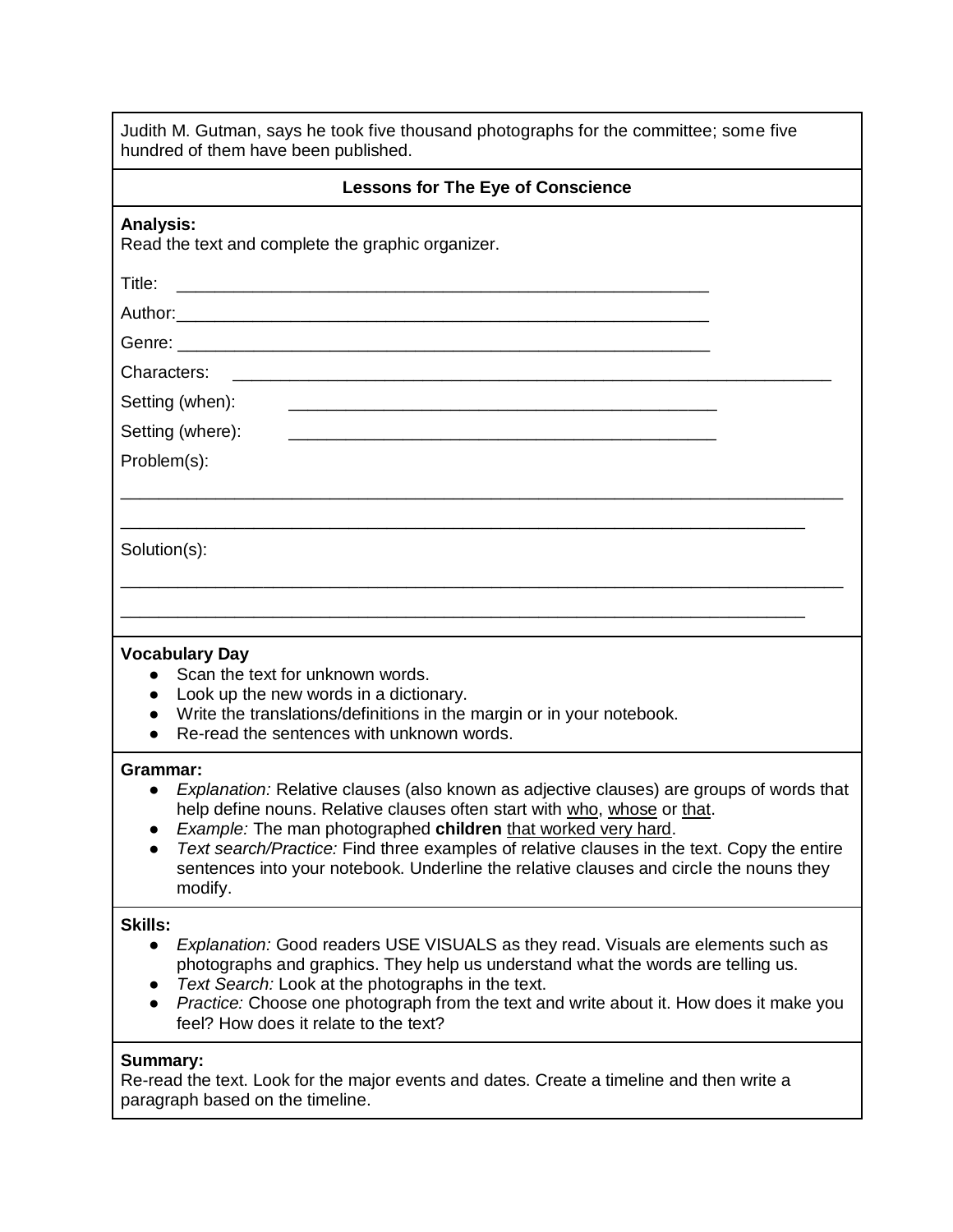# **Beginner ESOL – The Eye of Conscience (Part 2)**

# **Standards:**

WIDA Standard 2: Language of RELA and WIDA Standard 5: Language of Social Studies

**Content Objectives:** Students will analyze a text for its relevance to current events. **Language Objectives:** Students will hold a discussion or write a paragraph.

**Text of the Week:** "The Eye of Conscience" pp. 44-59 (See Above)

# **Lessons for The Eye of Conscience (Part 2)**

#### **Analysis:**

Write a summary of the text, based on last Monday's work.

#### **Vocabulary:**

Using the words from last Tuesday's work, write sentences for each word and/or use these words in conversation.

#### **Grammar:**

- *Explanation:* We use the simple past tense to talk or write about an event that began and ended in the past. There are two forms of the simple past. The regular form adds "-ed" to the end of the base form of the verb. The irregular form… has no rules!
- *Example:* The photographer took pictures of the children who were working so hard. My friend and I talked about the videos we saw from the Black Lives Matter protest.
- *Text search:*
- *Practice:*

#### **Skills:**

- *Explanation:* Good readers USE TEXT FEATURES when they read. TEXT FEATURES include the title, headings, bold words, definitions at the bottom of the page and italicized words.
- *Text Search:* What text features do you find in this text? Highlight them. How do they help you understand the text?

# **Summary:**

Hines used his camera to bring attention to the problem of children and others who worked in horrible conditions. This summer we are seeing videos and photographs that show problems in our society AND how people are working to solve the problems. Do you think seeing the pictures and videos is part of the solution? Why or why not? Explain and give examples.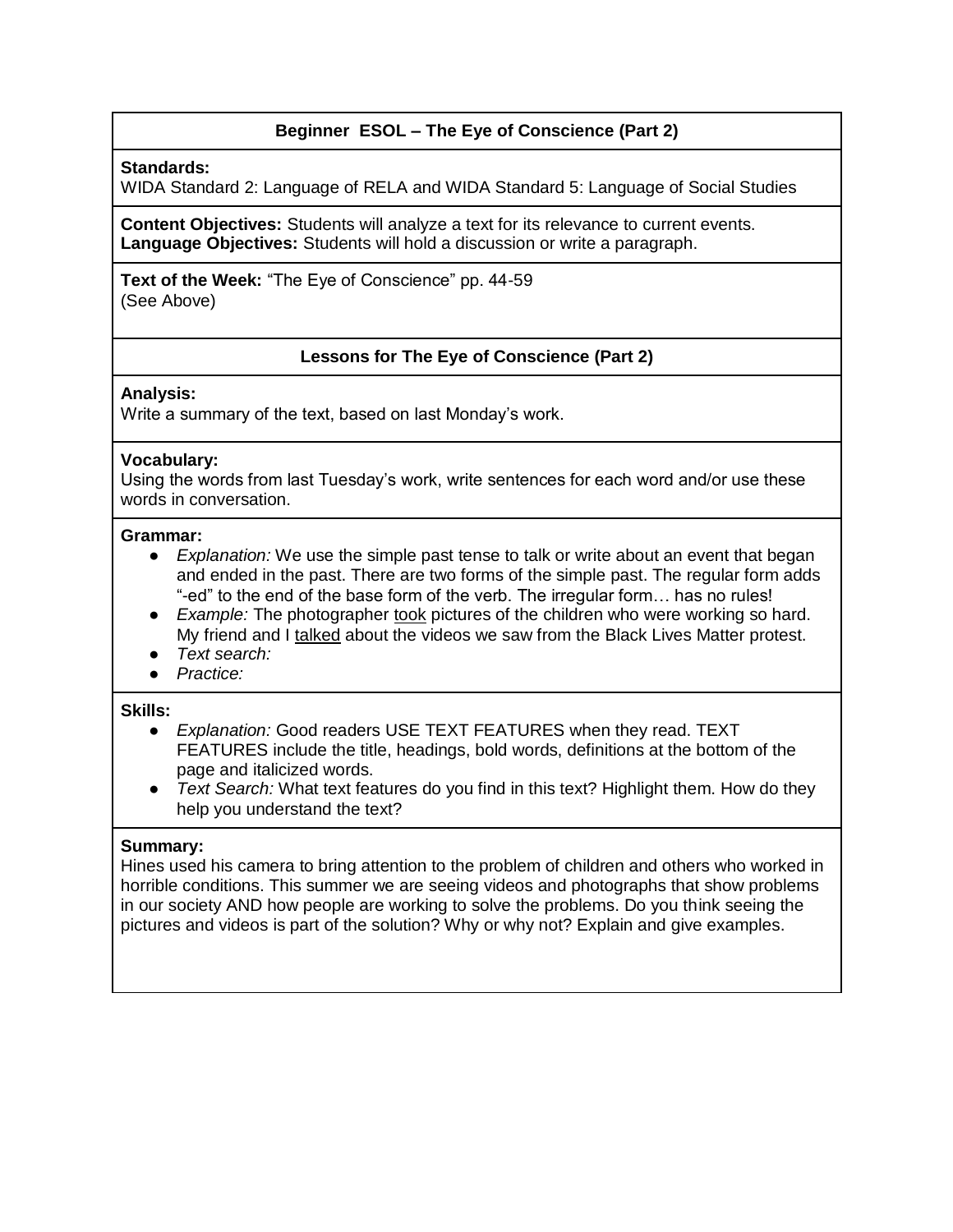# **Beginner ESOL – Visiting the Edison Museum**

**Standards:** WIDA Standard 5: English language learners communicate information, ideas and concepts necessary for academic success in the content area of Social Studies

**Content Objectives:** Students will analyze a non-fiction text using the TAKE NOTES strategy.

**Language Objectives:** Students will give a presentation based on a timeline of Edison's life.

#### **Text:**

"Visiting the Edison Museum" Keystone D, pp. 60-84

#### **Visiting the Edison Museum**

 You might wonder what the Edison Museum is doing in Beamont, Texas, a place Thomas Alva Edison never even visited. The answer is a man named W. Donham Crawford. He worked for more than thirty years in the electrical power industry.

 Crawford was fascinated by Thomas Edison. In 1977, he decided to honor the man who had made the industry possible. He proposed a museum.

 The new museum's home was an electrical substation, build in the 1920's. Among the first exhibits were the substation control board and the top of a utility power pole, complete with wires and insulators. It was the only museum devoted to Edison west of the Mississippi.

 Of course, everyone knows that Edison invented the light bulb. But wat did he do to make Crawford so interested in him? To understand, you need to know a little more about the man himself.

#### **Getting to Know Edison**

 Thomas Alva Edison was born in Milan, Ohio, in 1847. At the age of twelve, he became a newspaper boy on a train. He worked on the Grand Trunk Railroad, going back and forth between two cities in Michigan, selling papers to the travelers. By the time he was fifteen, he had gone beyond selling somebody else's newspapers. He was publishing his own, The Weekly Herald, right on the train. It was the first newspaper ever printed on a moving train.

 At the age of 16, Edison became a telegraph operator. This work game him the chance to travel. He went around the country, taking jobs here and there. He became a very good telegraph operator. He also made improvements to the telegraph equipment that he used.

 Edison came up with his first patented invention when her was twenty-one. It was an electrical vote recorder. It was meant for use by members of Congress.

 Every member would have a small switch that could be flipped to vote yes or no on an issue. Edison thought that the device would speed up the voting process. And it probably would have. However, members of Congress did not want to change the way they voted, so they never used Edison's switch.

#### **Successful Inventions**

 Edison's second invention was more successful. He was twenty-three when he invented the stock ticker. At the time, u people learned about stock prices on the New York Stock Exchange from "runners." Runners had to run back and forth from the stock exchange to the business offices, and that took time. In contrast, Edison's devices reported the prices of stocks instantly, over wires.

 Seven years later, Edison made some important improvements to Alexander Graham Bell's invention, the telephone. His improvements worked so well that people began to install telephones in offices and homes for the first time. It was really the beginning of the telephone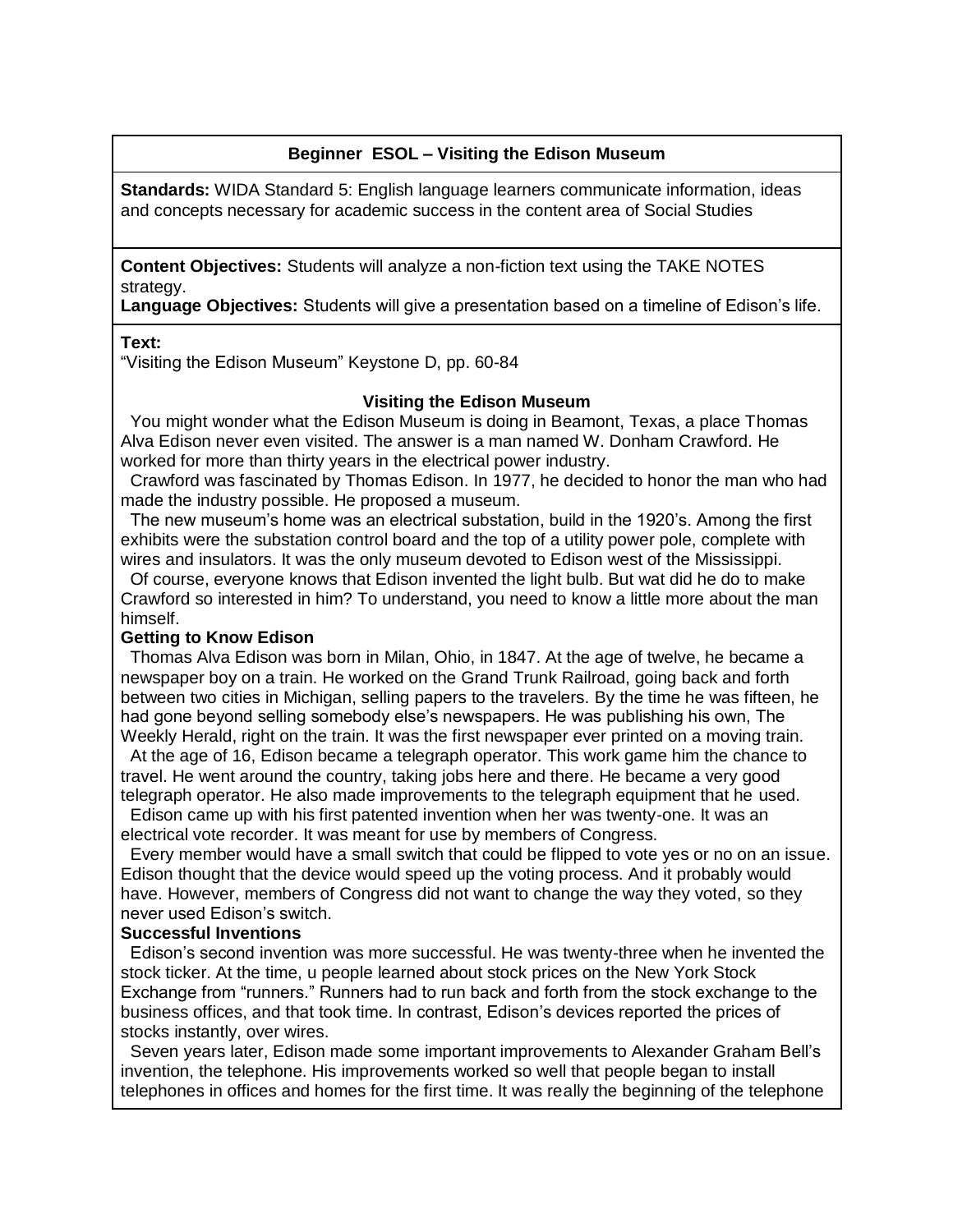industry. Edison also began work on the phonograph. That invention eventually led to the recording industry.

 With the phonograph and telephone successfully launched, Edison turned from sound to light. Light became what the great inventor was most famous for.

 Edison was thirty-one when he began work on a small electric light for home use. His invention was remarkably cleaver, but the light bulb was just a small part of what Edison had on his mind. His thinking went far beyond how to light up a single home. He could imagine a future when electricity was distributed throughout an entire city. A central power station would generate the electricity, and a vast network of wires and cables would distribute it to every factory, office, and home that was part of the network. And of course, every factory, office, and home would need small electric light bulbs. People would have light when and where they wanted it.

 Edison was not the first person to work on the light bulb. Other inventors were already developing electric lights. Some work had been going on for fifty years.

 Edison established the Edison Electric Light Company and found investors who were willing to back time. The truth was, though, he did not even have an electric light bulb yet.

# **Edison Becomes Famous**

 Edison was never shy when it came to telling the world about his accomplishments and sometimes did so even before he had actually accomplished them. Such was the case when he announced his new electric light to the New York newspapers. The announcement brought him quite a lot of attention. He was famous. Now all he had to do was invent the product!

 Edison and his staff went to work on the problem. They began with the bulb itself. They found that the most difficult part was the "element," the part inside the bulb that lights up when electricity passes through it. It was a real puzzle to find something that would light up without burning up. Eventually, the element would be made of wire. However, in the early days, inventors tried almost everything. Edison and his team finally settled on specially treated bamboo.

 When the bulb was ready, Edison and his team turned their attention toward creating a system that would bring electricity to the bulb. Here's the way Edison described the work: "My laboratory was a scene of feverish activity, and we worked incessantly, regardless of day, night, Sunday, or holiday…. We accomplished a great deal in a short space of time, and before Christmas of 1879 I had already lighted up my laboratory and office, my house and several other houses… and some twenty street lights."

 By the time they had finished, they had done more than simply create a light bulb. As with the telephone and the phonograph, they had created a new industry.

#### **Lessons for Visiting the Edison Museum**

| <b>Analysis:</b>                                  |  |
|---------------------------------------------------|--|
| Read the text and complete the graphic organizer. |  |
|                                                   |  |
|                                                   |  |
|                                                   |  |
|                                                   |  |
| <b>Vocabulary:</b>                                |  |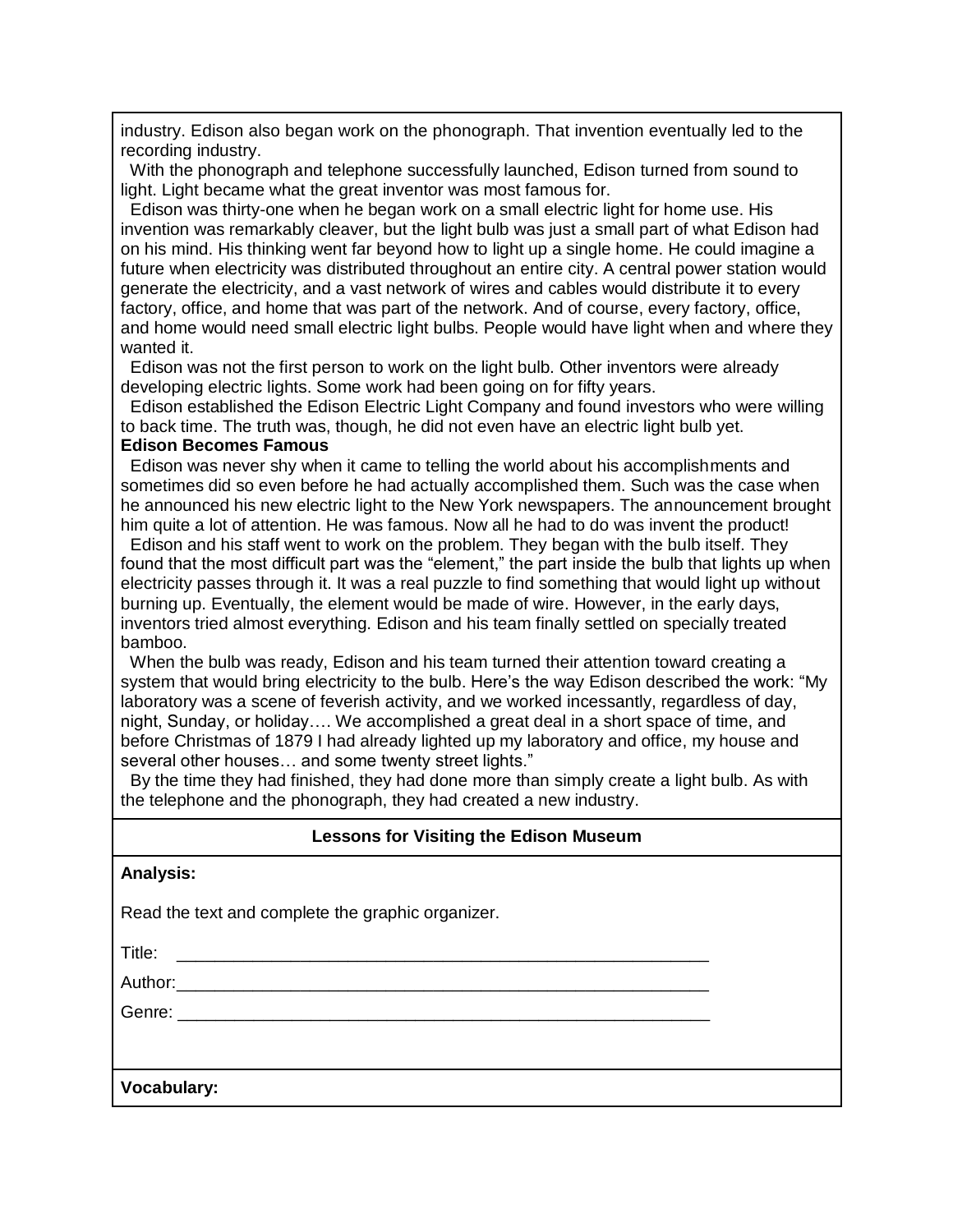- Scan the first half of the text for unknown words.
- Look up the new words in a dictionary.
- Write the translations/definitions in the margin or in your notebook.
- Re-read the sentences with unknown words.

# **Grammar:**

- *Explanation:* Good writers and speakers use pronouns and match pronouns to antecedents. This means that the pronouns and the words they are replacing must match. **Note:** "They" can be a pronoun for a singular male, singular female, plural males and females, as well as animals. **Note:** It is respectful to use the pronouns that another person requests.
- *Example:* Miss Lopes is the best teacher in the school. She is so patient and kind. / The woman is teaching her brother. He needs help in English.
- *Text search:* Look at 1-3 paragraphs in the text. Underline pronouns and the nouns they replace.

# **Skills:**

- *Explanation:* Good readers TAKE NOTES- you can't remember everything you read! We can take notes with graphic organizers.
- E*xamples:* One graphic organizer to TAKE NOTES is a timeline. This is very useful when you are reading a social studies text. A timeline lists the major events and times/dates that they occurred
- *Text Search/Practice:* Create a timeline of Edison's life and his scientific accomplishments.

# **Summary:**

Use your timeline notes from Thursday to give a presentation to your family about Thomas Edison. You can do it in English and in your home language! Have fun!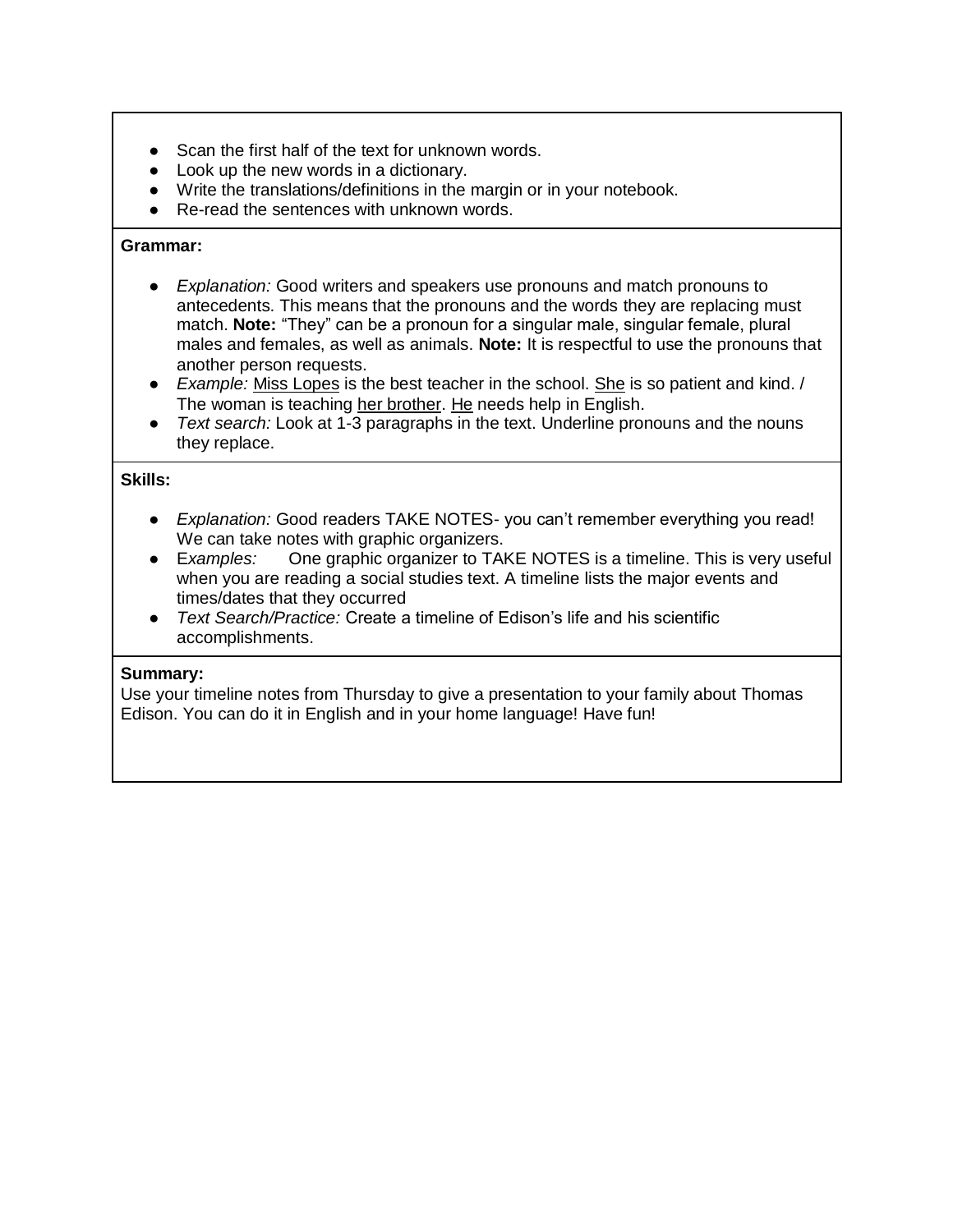# **Beginner ESOL - Visiting the Edison Museum (Part 2)**

# **Standards:**

WIDA Standard 5: English language learners communicate information, ideas and concepts necessary for academic success in the content area of Social Studies

**Content Objectives:** Students will create an interview with Thomas Edison. **Language Objectives:** Students will write interview questions and answers. (If a partner is available, they will do this in speaking.)

#### **Text:**

"Visiting the Edison Museum" pp. 60-84

# **Lessons for Visiting the Edison Museum (Part 2)**

#### **Analysis:**

Use the information from last Monday and write a brief summary of the text.

#### **Vocabulary:**

- Scan the second half of the text for unknown words.
- Look up the new words in a dictionary.
- Write the translations/definitions in the margin or in your notebook.
- Re-read the sentences with unknown words.

#### **Grammar:**

- *Explanation:* Possessive adjectives indicate relationship. The possessive adjectives are my, your, his, her, its, our, your and their.
- *Example:* I am happy because my sister is visiting me.
- *Text search:* In the text, find sentences with possessive adjectives.
- *Practice:* Write five sentences with possessive adjectives in your notebook.

#### **Skills:**

- *Explanation:* Good readers RE-READ the text. In this way, they understand the text better.
- *Practice:* RE-READ the text. Take your time and look at the work you have done previously on the text.

#### **Summary:**

Alone or with a partner, write down questions you would ask Edison if you could interview him. If you have a partner, take turns asking each other the questions. If you are working alone, you can write down the questions and the answers, based on the reading.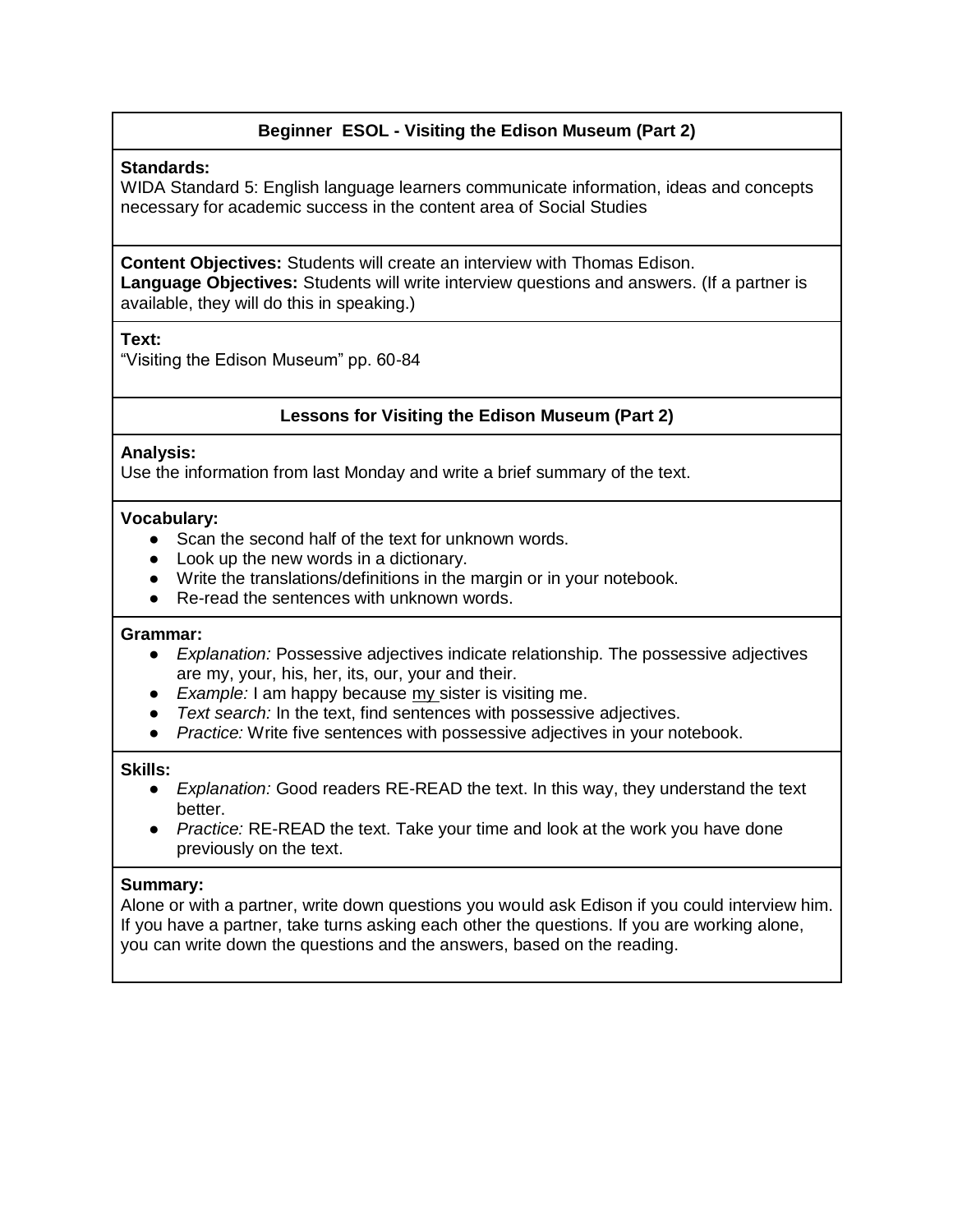# **Beginner ESOL – How Seeds and Plants Grow**

#### **Standards:**

English language learners communicate information, ideas and concepts necessary for academic success in the content area of Science

**Content Objectives:** Students will sequence the life cycle of a plant using sequence graphic organizers.

**Language Objectives:** Students will present their life cycles to their family members.

#### **Text:**

"How Seeds and Plants Grow" Keystone D, pp. 92-93

# **Parts of a Seed**

 Most plants produce new plants from seeds. A seed is like a tiny package. It contains the beginning of a very young plant inside a protective covering.

 A see has three important parts- an embryo, stored food, and a see coat. The embryo contains the basic parts from which a young plant will develop- roots, stems, and leaves. Stored food keeps the young plant above until it can make its own food through photosynthesis. Seeds contain one or two seed leaves, called cotyledons. In some plants, food is stored in the cotyledons.

 The outer protective covering of a seed is called the seed coat. The seed coat is like a plastic wrap; it protects the embryo and stored food from drying out. This protection is necessary because a seed may be inactive- may not begin to grow- for weeks, months, or even years.

 Then, when conditions are right, the embryo inside a seed suddenly becomes active and begins to grow. The time when the embryo first begins to grow is called germination. **Germination**

 During germination, the see absorbs water from the environment. Then the embryo uses its stored food to begin to grow. The see coat breaks open and the embryo's roots grow downward. Then its stem and leaves grow upward. As the stem grows longer, it breaks out of the grown. Once it is above the ground, the stem straightens up toward the sunlight, and the first leaves appear on the stem. When the young plant produces its first eaves, it can begin to make its own food by photosynthesis.

# **Lessons for How Seeds and Plants Grow**

# **Analysis:**

Read the text and complete the graphic organizer.

Title: \_\_\_\_\_\_\_\_\_\_\_\_\_\_\_\_\_\_\_\_\_\_\_\_\_\_\_\_\_\_\_\_\_\_\_\_\_\_\_\_\_\_\_\_\_\_\_\_\_\_\_\_\_\_\_\_

Author:

Genre: \_\_\_\_\_\_\_\_\_\_\_\_\_\_\_\_\_\_\_\_\_\_\_\_\_\_\_\_\_\_\_\_\_\_\_\_\_\_\_\_\_\_\_\_\_\_\_\_\_\_\_\_\_\_\_\_

**Vocabulary:** Scan the text for unknown words.

- Look up the new words in a dictionary.
- Write the translations/definitions in the margin or in your notebook.
- Re-read the sentences with unknown words.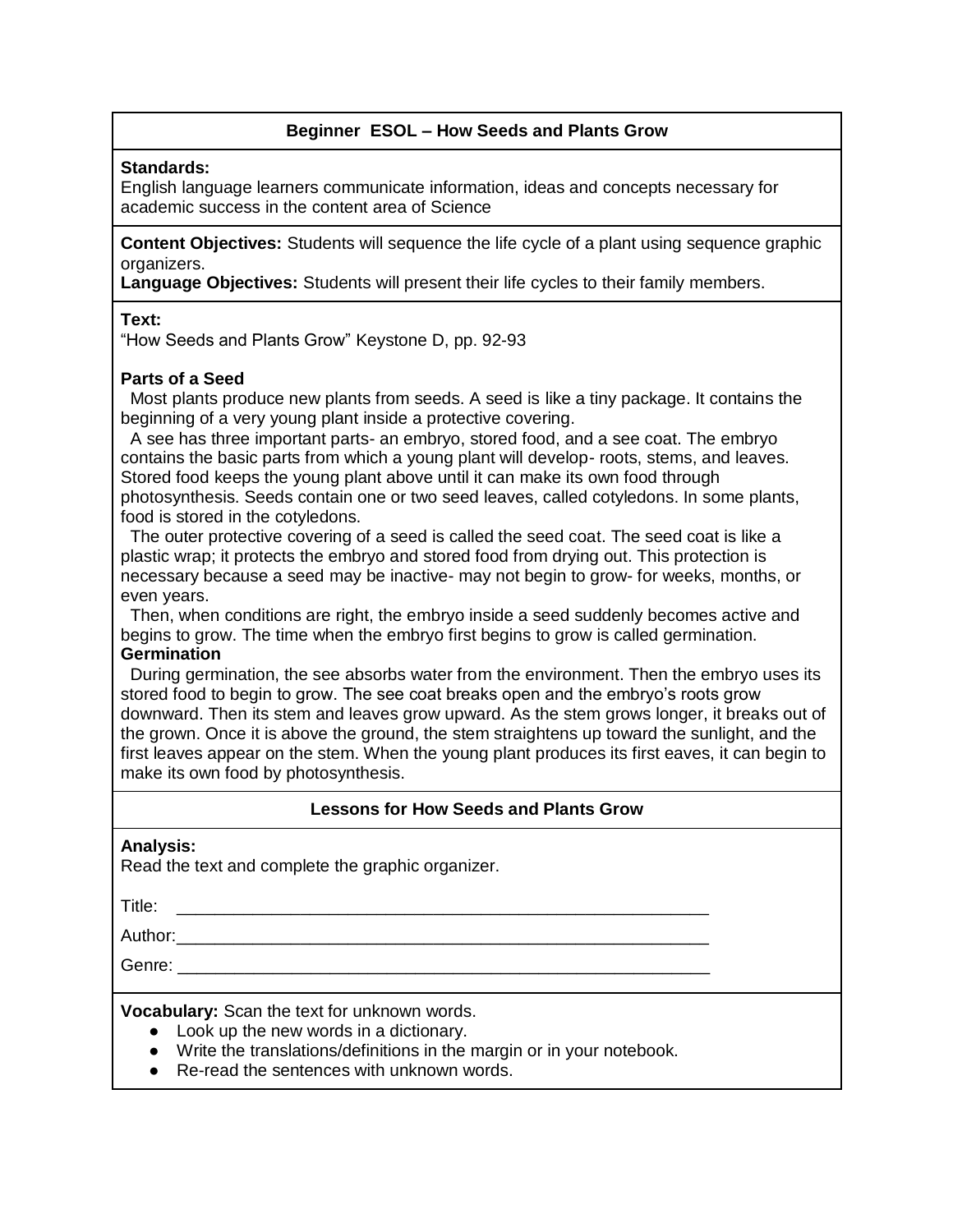# **Grammar:**

- *Explanation:* Good writers use SEQUENCE WORDS to organize information chronological (in order of time). Some sequence words are: first, second, third, fourth, etc. You can also use: first, next, then, after, last, and finally.
- *Example:* Today I had a busy day. First, I woke up and showered. Then, I took the dog for a walk. After that, I did my homework. Then, I prepared lunch for my family. After that, we all cleaned the house. Finally, we played soccer, ate dinner and went
- *Text search:* Find examples of sequence words in the text and underline them.
- *Practice:* Using sequence words, write a paragraph about a part of your day.

# **Skills:**

- *Explanation:* Good readers LOOK FOR ORGANIZATIONAL STRUCTURE. That means that they look to see whether the text is organized in order of main idea-detail, in chronological order or in alphabetical order.<br>• Examples: A dictionary is organized in alph
- A dictionary is organized in alphabetical order.
- *Text Search/Practice:* Look at the text. In what order is the information organized?

# **Summary:**

Create a life cycle diagram of a plant. Label the diagram. Present your diagram to your family.

# **Beginner ESOL – Two Brothers and the Pumpkin**

# **Standards:**

WIDA Standard 2: English language learners communicate information, ideas and concepts necessary for academic success in the content area of Language Arts

**Content Objectives:** Students will compare and contrast Kim and Chang and their treatment of the elements in nature in a graphic organizer.

**Language Objectives:** Students will use negative statements in a paragraph comparing and contrasting.

# **Text:**

# Two Brothers and the Pumpkin

Once upon a time there were two brothers. The younger brother was very poor and had to work very hard to make a living. He lived in a small house and hardly had any possessions. Yet, he never complained. He was gentle and kind to people and animals alike. The older brother was quite wealthy. Things came easy to him. He had servants to do his work. He lived in a large mansion and had more possessions than any person needed. Yet, he was greedy and miserly and complained about everything. He was never happy. He was not very nice for people or animals to be around.

One year, swallows came to the land from some faraway place to the south. They made a nest under the eaves of the younger brother's small house. He was delighted to have the company of the birds. He had no close neighbors as he lived on the side of a mountain where the land could be purchased more cheaply. The land was hard to farm with few people living on it. The poor brother valued the company of the birds and other animals and enjoyed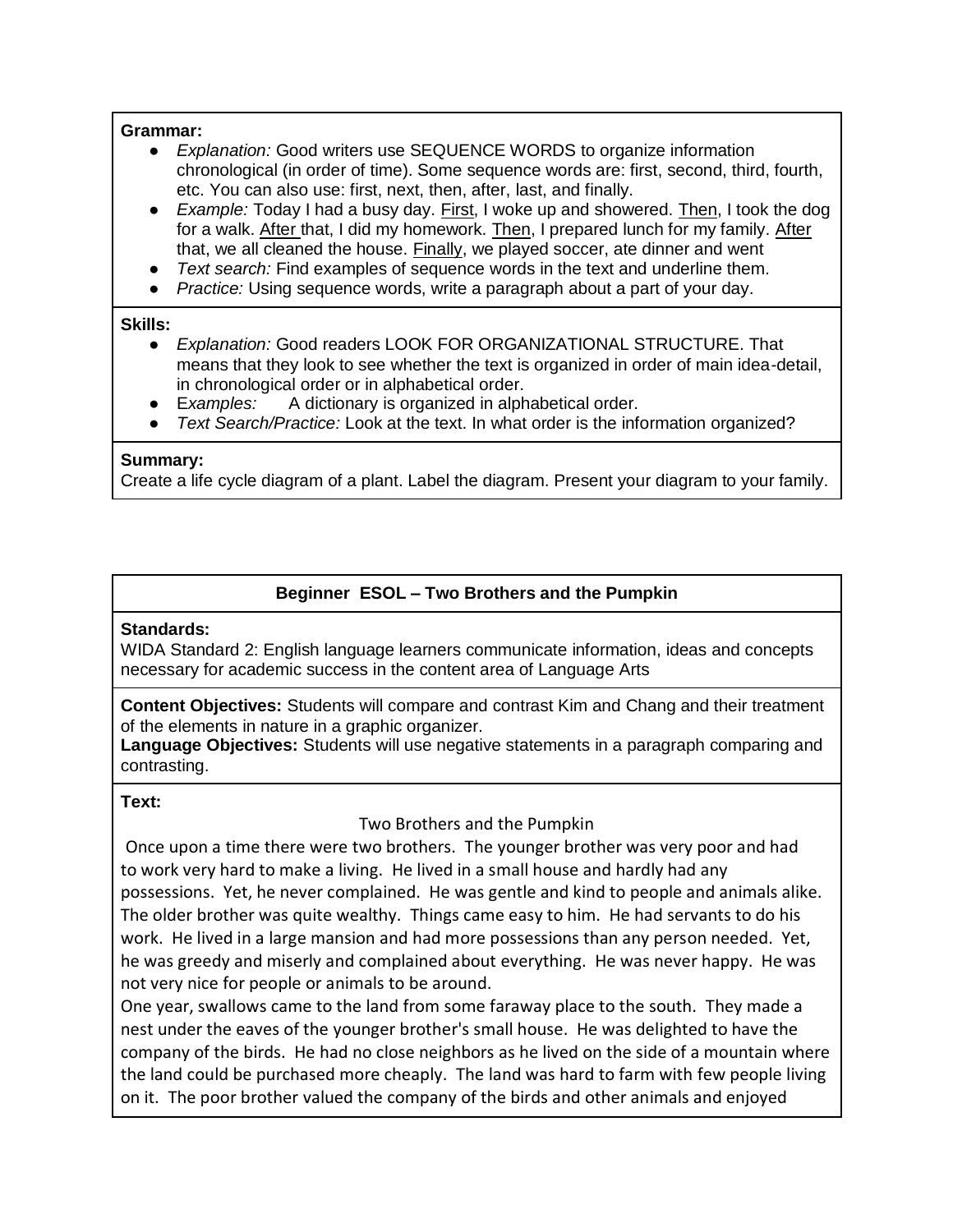having them near as he terraced his fields and carried water long distances from the stream in the valley below.

The wealthy brother lived in the lowlands and was surrounded by neighbors who he criticized often. While the younger brother had to toil and plant his crops by himself, the older brother had servants to do his work. He had women servants to plant the rice seedlings and thin the plants. He had male servants to build and repair the rice beds and to open and close the sluice gates that easily brought water to his fields. His harvests were gathered by men and women alike. His harvests were large, but never big enough to make the greedy man happy. The younger brother's crop was small since it was hard to carry enough water up the mountain for the thirsty plants. Still, the kind hearted younger brother made certain to drop kernels of rice for the birds along the dirt path on which he walked. He watched the swallows every day and laughed in happiness when he saw eggs appear in their nest. This meant he would continue to have company until the eggs hatched and the baby swallows grew large enough to fledge and leave the nest.

By the time the seedlings were ready to take out of the special hot bed he had created and to replant, the eggs had hatched. Small hungry swallows poked their open mouths just over the edge of the nest, constantly peeping. The kind-hearted brother put a wide board under the nest to catch the baby birds in case they fell out of the nest. He watched in joy as the parent swallows flew back and forth to and from the nest carrying food to the hungry babies. They grew bigger with each day that passed.

One day the younger brother climbed up the path carrying two pails of water up the steep path towards his thirsty rice plants. As he walked, he saw both parents fly away from the nest to get food for their young. Suddenly, he heard cries of fear coming from the baby swallows. He hurriedly dropped his buckets of water and ran to the house. There, he saw a large green snake drop down from a tree branch onto the roof. The snake raised its head and opened its mouth wide.

The baby birds screamed in fear! They flapped their wings and tried to fly out of the nest. But their wings were too weak to fly, except for one bird. It seemed to leap out of the nest as just as the man arrived to chase the snake away. The bird fell to the ground and broke its leg.

"You poor little thing," said the younger brother. He picked up the bird in his caring hands and took it inside to mend its leg. He wound the leg carefully with narrow strips of white cloth. Time passed, and the bird began to mend. With the wrapped leg, it could stand and take food from its parents along beside its brothers and sisters. Before long, it was flying among the adult swallows.

Summer passed, and autumn came. The swallows left the area and flew south for the winter. The little swallow with the broken leg had healed. It had grown to be an adult and flew away beside the rest of the flock. With the birds gone, the younger brother was lonelier than ever.

Early the next spring, the swallows returned to their nests from the year before. They traveled a long way over seas and over mountains to find their old nest. The younger brother was pleased to see that the parent swallows had again moved into the nest under the eaves of the little thatched house. The little bird that had been wounded had also come back.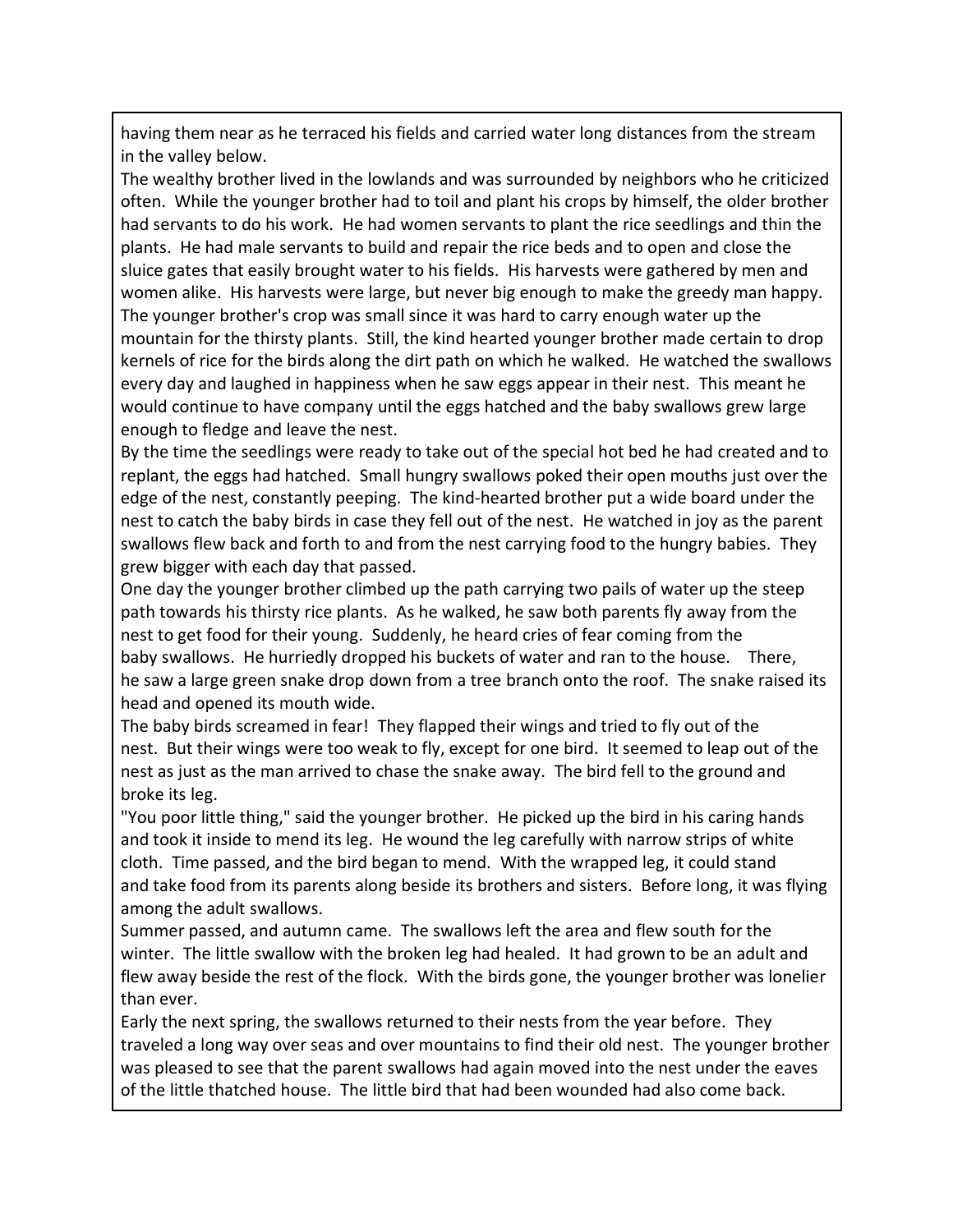The bird chose to reward the man for helping save its life. It flew in small circles around his head then dropped a single pumpkin seed into his hand. Then it flew off to build a nest of its own. The man planted the seed in a corner of his yard. It immediately sprouted and shot out a tendril that climbed to the rooftop of the poor man's home.

The tendril grew out sticky little hairs that it used to attach itself tightly to the edges of the roof. Large yellow blossoms could soon be seen by the younger brother as he walked back and forth between the fields and his home. The center of three of the flowers swelled to make little balls that soon turned into pumpkins. By autumn, three large pumpkins hung from the side of the house. The once small pumpkin seed had grown pumpkins so large that the entire house began to lean sideways until the pumpkins almost touched the ground. The younger brother cut the first pumpkin off the vine when it ripened. "This pumpkin is so large that it would feed the entire village in the valley below." He made up his mind to share the pumpkin and began to cut it in two. Just as the knife opened the pumpkin, a small army of little carpenters came out of the pumpkin. Some carried hammers and nails. Some carried saws, planes, paintbrushes and other kinds of tools. Along with the carpenters came building materials including boards, doors, windows, and more. In only moments, the carpenters built a huge mansion for the younger brother to live in.

The younger brother was amazed. He wondered what the other two pumpkins might contain. He quickly cut into the second pumpkin.

A long line of servants came from inside the second pumpkin. Farmhands came out carrying tools to build irrigation systems for the terraced rice fields. They also brought plows, rakes and other farming tools and used them to make his fields produce huge crops of rice. House servants followed behind the farmhands. Cooks carried crates of food that they began to use to cook marvelous dishes. Seamstresses brought their needles, scissors and fabric to sew rich looking outfits for the brother. Maids and butlers and everyone lined up in front of the younger brother and said, "Master we are here to serve you."

The opening of the third pumpkin brought wealth in the form of coins, silver and gold. There was so much money that the younger brother would never be able to spend it all. Overnight, the once poor man became the owner of vast amounts of lands that he purchased with the money from the third pumpkin.

The younger brother gave much of what he owned to help other people and to help the creatures who lived on the land. None of his riches escaped the attention of his wealthy older brother. The greedy older brother was jealous that the younger brother now owned more than he did. The younger brother was as honest and told his brother exactly how he had acquired his wealth.

The older brother gleamed when he heard the story. He ran to find nests that belonged to the swallows on the nearby cliffs. He took a baby swallow from the nest and broke its leg. He bandaged the leg with strips of white cloth. By autumn, the bird had healed, and it flew away with the other birds.

Just as he expected, the bird whose leg had been broken flew back in the spring. Like the first bird, it carried a pumpkin seed in its mouth. It flew over and dropped the seed into the man's hand. The greedy man could hardly wait for his pumpkins to grow.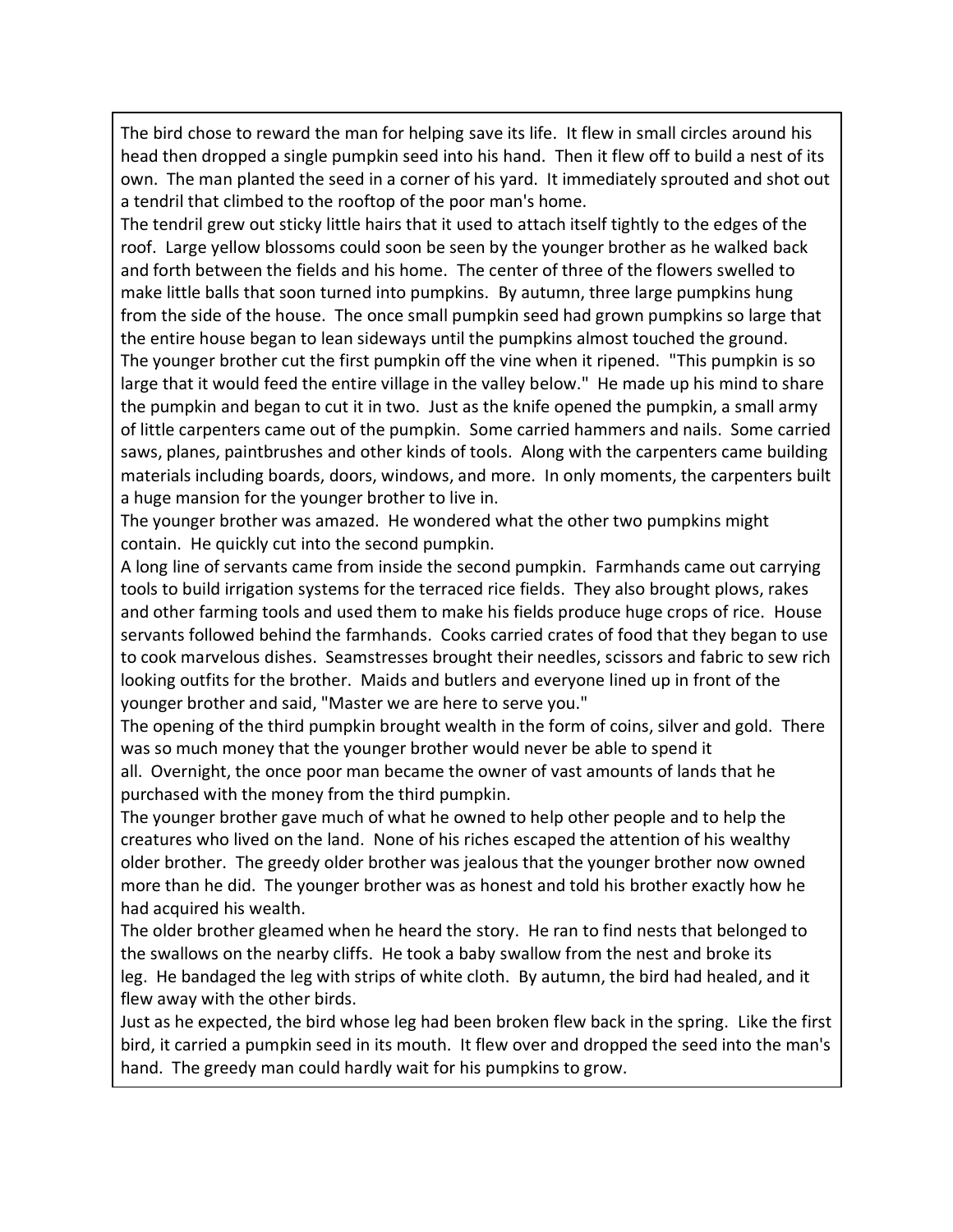He ordered a servant to plant the seed in his yard and another servant to water and fertilize it. Like the first seed, the new one sprouted and a green vine soon stretched to the roof of his mansion. Three pumpkins soon hung from the side of his house. Each pumpkin was larger than the pumpkins grown by his younger brother. "I will finally be richer than my brother again," thought the older brother.

Fall came, and it was time to harvest the pumpkins. The rich older brother sent his servants away so no one would know how much new wealth he acquired. He danced with joy as he prepared to cut into the first pumpkin. The knife went into the pumpkin, and he cut it in half. But, no carpenters came out with tools to build his mansion larger. Instead, demons came out of the pumpkin. Each carried a thick stick. The demons began to beat the older brother. "This will teach you to be greedy and to never share with others," they said as they took turns beating him.

The brother was black and blue with painful bruises all over his body by the time the demons disappeared. But, he had not learned his lesson. He thought, "This time I will find riches and treasure," and he cut open the second pumpkin. Instead of riches, out came money collectors shouting, "Pay your debts! Pay your debts!" Then, they began to take away as many of his riches as they could. They took his money, his fine clothing, his furniture and almost everything in his home.

Still, the older brother dreamed of getting riches from the third pumpkin. But, when he opened the pumpkin, a stream of yellow muddy water came shooting out. It covered his fields and his crops with a yellow clay and mud that ruined his rice and other crops. In only moments, the once rich older brother became one of the poorest men in the village. He cried about his losses. He was truly humbled when he walked to his younger brother's house to beg for help.

The younger brother was as kind as always and welcomed the older brother in. He split everything he had and gave half to the older brother - half of his property, half of his money, half of his servants and half of everything else. This was how the older brother finally became a humble and happy man just like the younger, for the younger brother also gave the older brother half of his love for people and animals that lived around him.

# **Lessons for Two Brothers and the Pumpkin**

# **Analysis:**

Read the text and complete the graphic organizer.

Title: \_\_\_\_\_\_\_\_\_\_\_\_\_\_\_\_\_\_\_\_\_\_\_\_\_\_\_\_\_\_\_\_\_\_\_\_\_\_\_\_\_\_\_\_\_\_\_\_\_\_\_\_\_\_\_\_ Author: Genre: \_\_\_\_\_\_\_\_\_\_\_\_\_\_\_\_\_\_\_\_\_\_\_\_\_\_\_\_\_\_\_\_\_\_\_\_\_\_\_\_\_\_\_\_\_\_\_\_\_\_\_\_\_\_\_\_ Characters: Setting (when):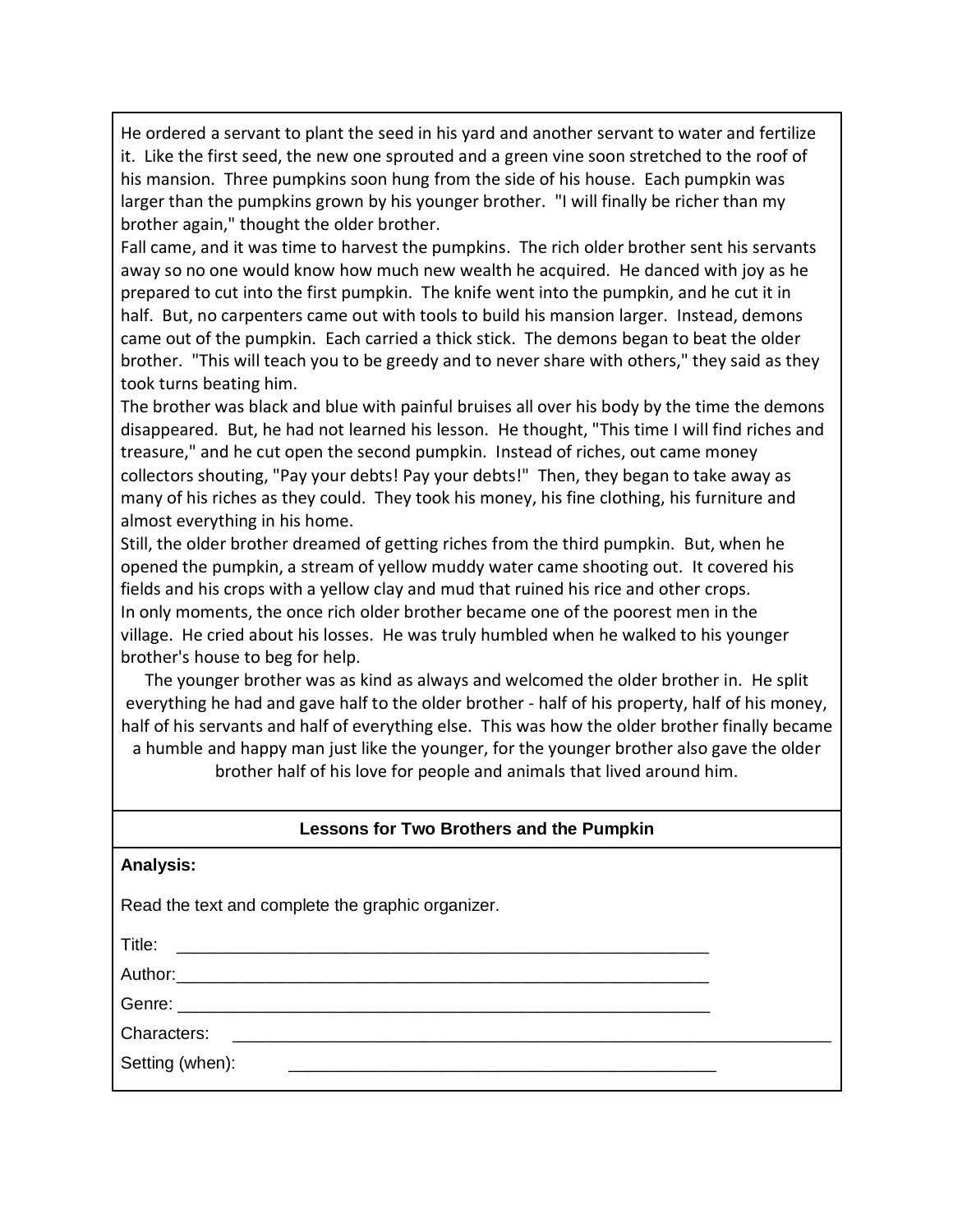| Setting (where):                                                                                                                                                                                                                                                                                                                                                                                                                                                                                                                                                                  |  |
|-----------------------------------------------------------------------------------------------------------------------------------------------------------------------------------------------------------------------------------------------------------------------------------------------------------------------------------------------------------------------------------------------------------------------------------------------------------------------------------------------------------------------------------------------------------------------------------|--|
| Problem(s):                                                                                                                                                                                                                                                                                                                                                                                                                                                                                                                                                                       |  |
|                                                                                                                                                                                                                                                                                                                                                                                                                                                                                                                                                                                   |  |
|                                                                                                                                                                                                                                                                                                                                                                                                                                                                                                                                                                                   |  |
| Solution(s):                                                                                                                                                                                                                                                                                                                                                                                                                                                                                                                                                                      |  |
|                                                                                                                                                                                                                                                                                                                                                                                                                                                                                                                                                                                   |  |
|                                                                                                                                                                                                                                                                                                                                                                                                                                                                                                                                                                                   |  |
|                                                                                                                                                                                                                                                                                                                                                                                                                                                                                                                                                                                   |  |
| <b>Vocabulary:</b>                                                                                                                                                                                                                                                                                                                                                                                                                                                                                                                                                                |  |
| Scan the text for unknown words.                                                                                                                                                                                                                                                                                                                                                                                                                                                                                                                                                  |  |
| Look up the new words in a dictionary.                                                                                                                                                                                                                                                                                                                                                                                                                                                                                                                                            |  |
| Write the translations/definitions in the margin or in your notebook.                                                                                                                                                                                                                                                                                                                                                                                                                                                                                                             |  |
| Re-read the sentences with unknown words.                                                                                                                                                                                                                                                                                                                                                                                                                                                                                                                                         |  |
| Grammar:                                                                                                                                                                                                                                                                                                                                                                                                                                                                                                                                                                          |  |
| <i>Explanation:</i> In English, we use the word "not" to show a negative or opposite. The<br>word "not" can be used in different parts of the sentence. Sometimes we can create a<br>contraction with "-n't"<br>Example: My friend Javier doesn't like dogs, but I think they are great. / Right now, she<br>isn't happy because she has to work. Her brother is happy because he is on vacation.<br>Text search: Scan the text and find five negative sentences.<br><i>Practice:</i> In your notebook, write three pairs of sentences to compare yourself to a<br>family member. |  |
| <b>Skills:</b>                                                                                                                                                                                                                                                                                                                                                                                                                                                                                                                                                                    |  |
| Explanation: Good readers TAKE NOTES. This means that they use a graphic<br>$\bullet$<br>organizer to write down important information from the text.<br>Examples:<br>Venn Diagrams.<br>Text Search/Practice: Use a Venn diagram to take notes on the ways that Kim and<br>Chang are the same and how they are different.                                                                                                                                                                                                                                                         |  |
| Summary:<br>Use the Venn Diagram from Thursday and write a paragraph to compare and contrast the<br>brothers. Share your paragraph by reading it to a family member.                                                                                                                                                                                                                                                                                                                                                                                                              |  |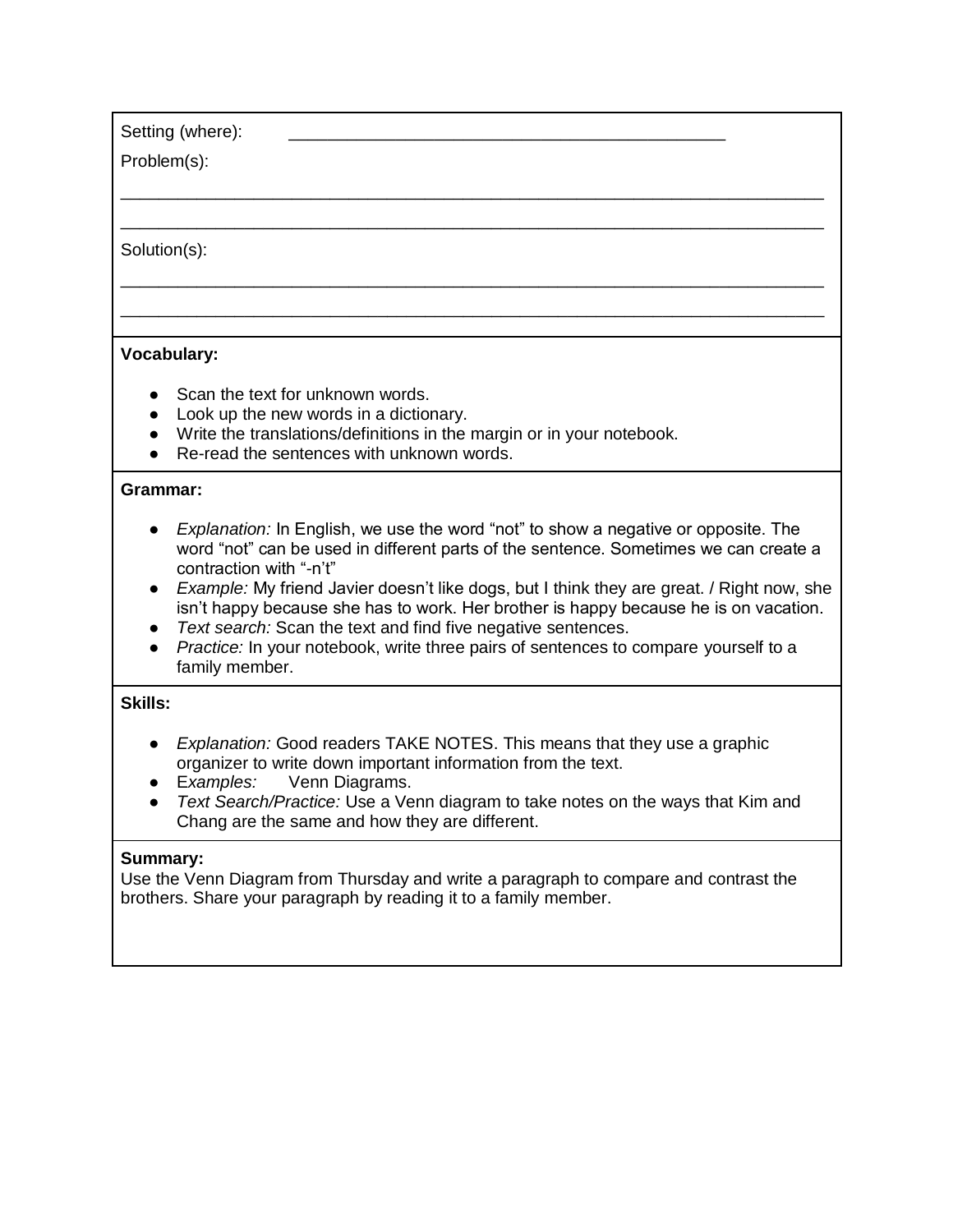# **Beginner ESOL – Roll of Thunder, Hear My Cry**

**Standards:** English language learners communicate information, ideas and concepts necessary for academic success in the content area of Language Arts

**Content Objectives:** Students will compare and contrast the point of view of the main characters in a fictional text.

**Language Objectives:** Students will complete a chart to compare and contrast the point of views.

#### **Text of the Week:**

"Roll of Thunder, Hear My Cry" Keystone D, pp. 100-113

#### **Roll of Thunder, Hear My Cry**

Now Miss Crocker made a startling announcement: 'This year we would all have books. Everyone gasped, for most of the students had never handled a book at all besides the family Bible. I admit that even I was somewhat excited. Although Mama had several books. I had never had one of my very own. 'Now we're very fortunate to get these readers,' Miss Crocker explained while we eagerly awaited the unveiling. The county superintendent of schools himself brought these books down here for our use and we must take extra-good care of them.' She moved toward her desk. 'So let's all promise that we'll take the best care possible of these new books.' She stared down, expecting our response. 'All right, all together, let's repeat, "We promise to take good care of our new books."' She looked sharply at me as she spoke. 'WE PROMISE TO TAKE GOOD CARE OF OUR NEW BOOKS!' 'Fine,' Miss Crocker beamed, then proudly threw back the tarpaulin. Sitting so close to the desk, I could see that the covers of the books, a motley red, were badly worn and that the gray edges of the pages had been marred by pencils, crayons, and ink. My anticipation at having my own book ebbed to a sinking disappointment. But Miss Crocker continued to beam as she called each fourth grader to her desk and, recording a number in her roll book, handed him or her a book. As I returned from my trip to her desk, I noticed the first graders anxiously watching the disappearing pile. Miss Crocker must have noticed them too, for as I sat down she said, 'Don't worry, little ones, there are plenty of readers for you too. See there on Miss Davis's desk.' Wide eyes turned to the covered teacher's platform directly in front of them and an audible sigh of relief swelled in the room. I glanced across at Little Man, his face lit in eager excitement. I knew that he could not see the soiled covers or the marred pages from where he sat, and even though his penchant for cleanliness was often annoying, I did not like to think of his disappointment when he saw the books as they really were. But there was nothing that I could do about it, so I opened my book to its center and began browsing through the spotted pages. Girls with blond braids and boys with blue eyes stared up at me. I found a story about a boy and his dog lost in a cave and began reading while Miss Crocker's voice droned on monotonously. Suddenly I grew conscious of a break in that monotonous tone and I looked up. Miss Crocker was sitting at Miss Davis's desk with the first-grade books stacked before her, staring fiercely down at Little Man, who was pushing a book back upon the desk. 'What's that you said, Clayton Chester Logan !' she asked. The room became gravely silent. Everyone knew that Little Man was in big trouble for no one, but no one, ever called Little Man 'Clayton Chester' unless she or he meant serious business. Little Man knew this too. His lips parted slightly as he took his hands from the book. He quivered, but he did not take his eyes from Miss Crocker.'I –I said may I have another book please, ma'am,' he squeaked. 'That one's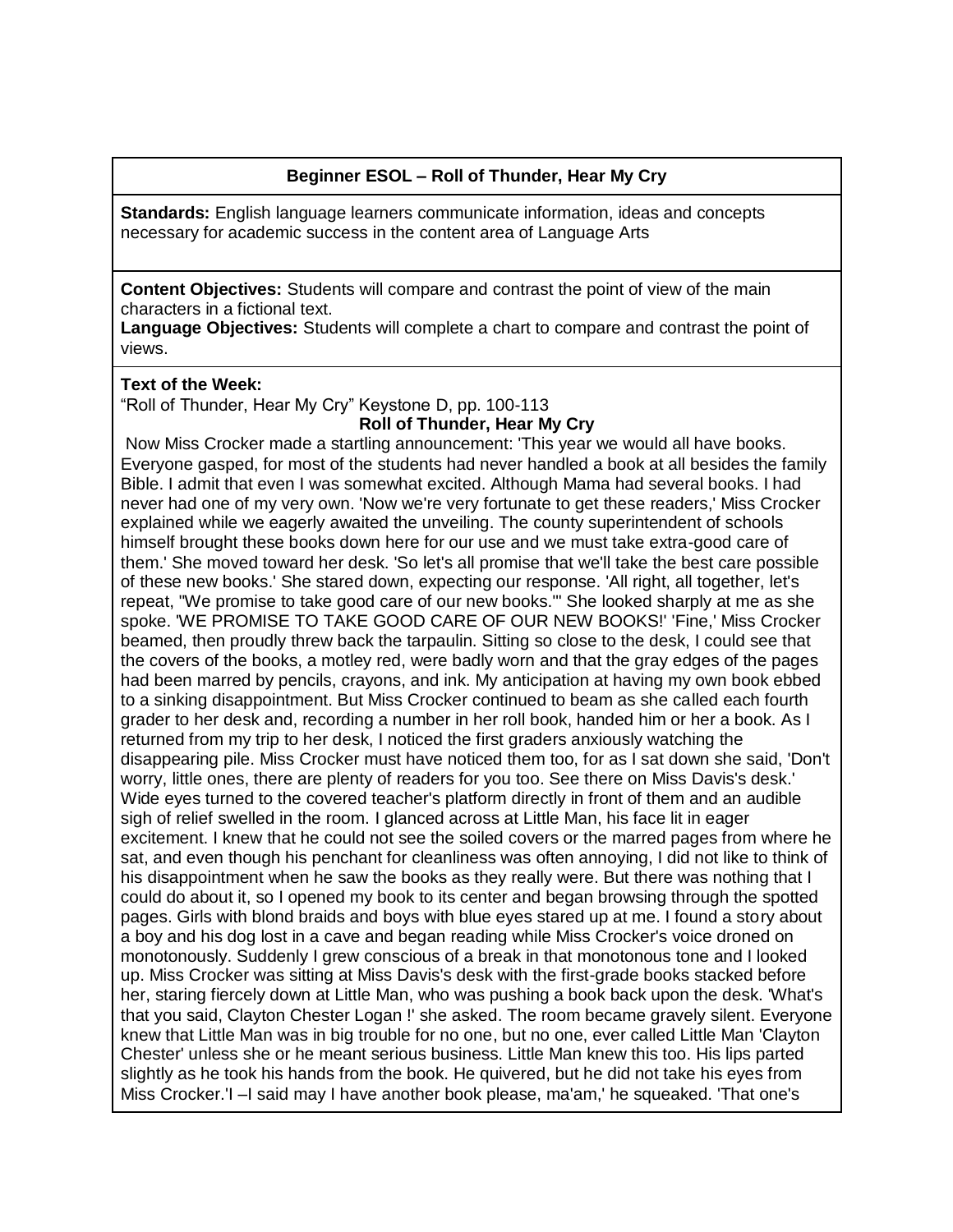dirty.' 'Dirty !' Miss Crocker echoed, appalled by such temerity. She stood up, gazing down upon Little Man like a bony giant, but Little Man raised his head and continued to look into her eyes. 'Dirty! And just who do you think you are, Clayton Chester! Here the county is giving us these wonderful books during these hard times and you're going to stand there and tell me that the book's too dirty! Now you take that book or get nothing at all I' Little Man lowered his eyes and said nothing as he stared at the book, For several moments he stood there, his face barely visible above the desk, then he turned and looked at the few remaining books and, seeming to realize that they were as badly soiled as the one Miss Crocker had given him. he looked across the room at me. I nodded and Little Man, glancing up again at Miss Crocker, slid the book from the edge of the desk, and with his back straight and his head up returned to his seat. Miss Crocker sat down again. 'Some people around here seem to be giving themselves airs. I'll tolerate no more of that.' she scowled. 'Sharon Lake, come get your book. I watched Little Man as he scooted into his seat beside two other little boys. He sat for a while with a stony face looking out the window; then, evidently accepting the fact that the book in front of him was the best that he could expect, he turned and opened it. Rut as he stared at the book's inside cover, his face clouded, changing from sulky acceptance to puzzlement. His brews furrowed. Then his eyes grew wide, and suddenly he sucked in his breath and sprang from his chair like a wounded animal, hinging the book onto the floor and stomping madly upon it. Miss Crocker rushed to Little Man and grabbed him up in powerful hands. She shook him vigorously, then set him on the floor again, 'Now, just what's gotten into you, Clayton Chester!' But Little Man said nothing. He just stood staring down at the open book, shivering with indignant anger. 'Pick it up,' she ordered. 'No !' defied Little Man. 'No! I'll give you ten seconds to pick up that book, boy. or I'm going to get my switch.' Little Man bit his lower lip, and I knew that he was not going to pick up the book. Rapidly, I turned to the inside cover of my own book and saw immediately what had made Little Man so furious. Stamped on the inside cover was a chart which read: The blank lines continued down to line 20 and I knew that they had all been reserved for black students. A knot of anger swelled in my throat and held there. But as Miss Crocker directed Little Man to bend over the 'whipping chair. 1 put aside my anger and jumped up. 'Miz Crocker. don't, please !' I cried. Miss Crocker's dark eyes warned me not to say another word. 'I know why he done it !' 'You want part of this switch, Cassie !' 'No'm,' I said hastily. 'I just wanna tell you how come Little Man done what he done.' 'Sit down!' she ordered as I hurried toward her with the open book in my hand, Holding the book up to her. I said. 'See, Miz Crocker, see what it says. They give us these ole books when they didn't want'em no more. She regarded me impatiently, but did not look at the book. 'Now how could he know what it says! He can't read.' 'Yes'm, he can. He been reading since he was four. He can't read all them big words, but he can read them columns. See what's in the last row. Please look, Miz Crocker. This time Miss Crocker did look, but her face did not change. Then, holding up her head, she gazed unblinkingly down at me. 'S-see what they called us,' I said, afraid she had not seen. 'That's what you are.' she said coldly. 'Now go sit down. I shook my head, realizing now that Miss Crocker did not even know what I was talking about, She had looked at the page and had understood nothing, 'I said sit down. Cassie !' I started slowly toward my desk, but as the hickory stick sliced the tense air. I turned back around. 'Miz Crocker,' I said, 'I don't want my book neither. The switch landed hard upon Little Man's upturned bottom. Miss Crocker looked questioningly at me as I reached up to her desk and placed the book upon it. Then she swung the switch five more times and, discovering that Little Man had no intention of crying, ordered him up. 'All right, Cassie,' she sighed, turning to me, 'come on and get yours.'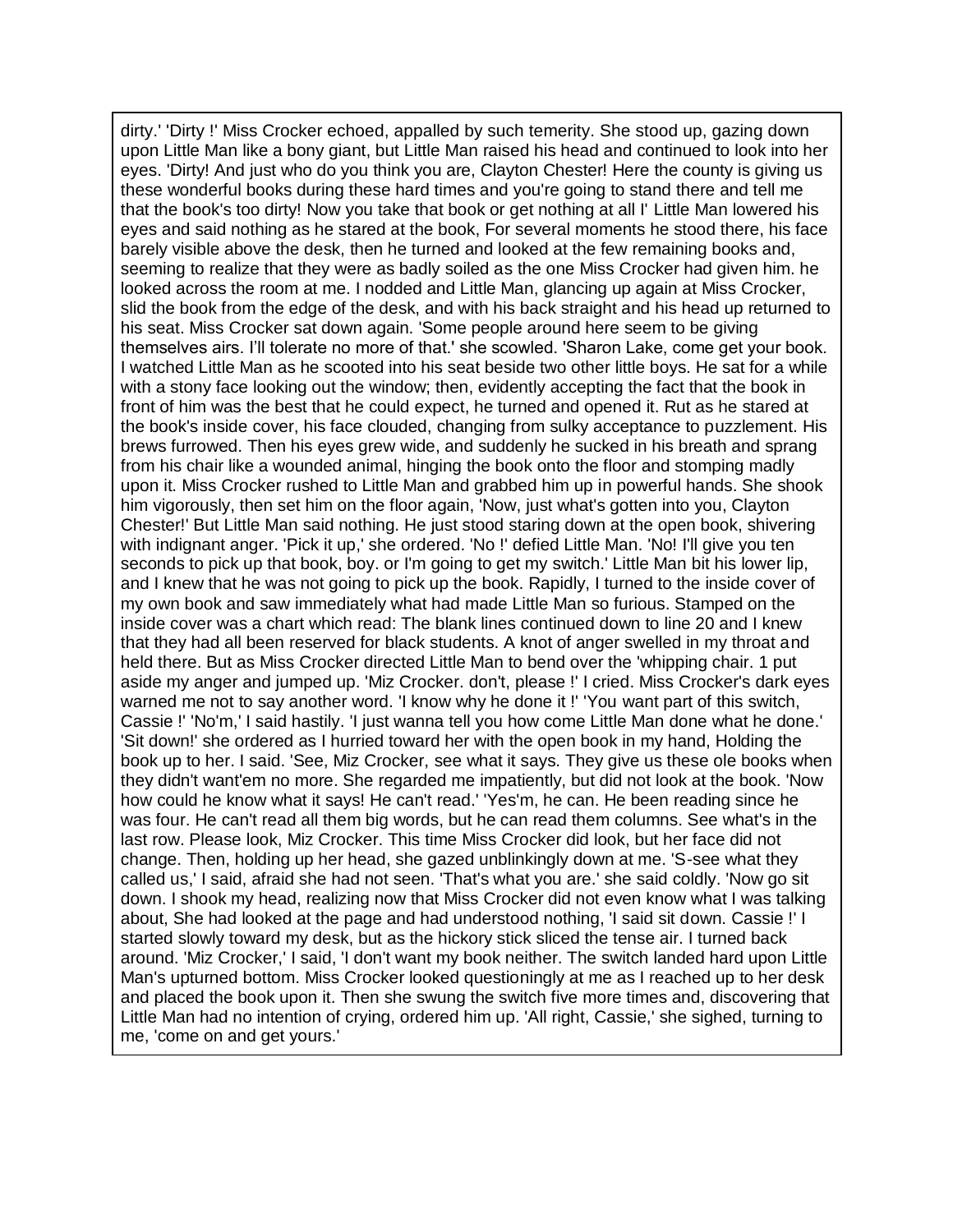| Lessons for Roll of Thunder, Hear My Cry                                                                                                                                                                                                                                                                                                                                                                                                                                                                                                                                                                                                                |
|---------------------------------------------------------------------------------------------------------------------------------------------------------------------------------------------------------------------------------------------------------------------------------------------------------------------------------------------------------------------------------------------------------------------------------------------------------------------------------------------------------------------------------------------------------------------------------------------------------------------------------------------------------|
| <b>Analysis:</b><br>Read the text and complete the graphic organizer.                                                                                                                                                                                                                                                                                                                                                                                                                                                                                                                                                                                   |
| Title:<br><u> 1980 - Antonio Alemania, presidente de la contrada de la contrada de la contrada de la contrada de la contrad</u>                                                                                                                                                                                                                                                                                                                                                                                                                                                                                                                         |
|                                                                                                                                                                                                                                                                                                                                                                                                                                                                                                                                                                                                                                                         |
|                                                                                                                                                                                                                                                                                                                                                                                                                                                                                                                                                                                                                                                         |
| Characters:                                                                                                                                                                                                                                                                                                                                                                                                                                                                                                                                                                                                                                             |
| Setting (when):                                                                                                                                                                                                                                                                                                                                                                                                                                                                                                                                                                                                                                         |
| Setting (where):                                                                                                                                                                                                                                                                                                                                                                                                                                                                                                                                                                                                                                        |
|                                                                                                                                                                                                                                                                                                                                                                                                                                                                                                                                                                                                                                                         |
| <u> 1989 - Johann Harry Harry Harry Harry Harry Harry Harry Harry Harry Harry Harry Harry Harry Harry Harry Harry</u>                                                                                                                                                                                                                                                                                                                                                                                                                                                                                                                                   |
| <b>Vocabulary:</b><br>Scan the first half of the text for unknown words.<br>Look up the new words in a dictionary.<br>Write the translations/definitions in the margin or in your notebook.<br>Re-read the sentences with unknown words.                                                                                                                                                                                                                                                                                                                                                                                                                |
| Grammar:<br>Explanation: We use the simple past tense to talk or write about an event that began and<br>$\bullet$<br>ended in the past. There are two forms of the simple past. The regular form adds "-ed" to<br>the end of the base form of the verb. The irregular form has no rules!<br>Example: The Black students were angry that they had to use old books from White<br>$\bullet$<br>students. / My friend and I talked about the videos we saw from the Black Lives Matter<br>protest.<br>Text search: Look in the text to find five verbs in the simple past tense.<br>Practice: In your notebook, write five sentences using the past tense. |
| Skills:<br><b>Explanation: Good readers MAKE CONNECTIONS when they read. They MAKE</b><br>$\bullet$<br>CONNECTIONS between the text they are reading to their own experiences, other texts<br>they have read and movies they have seen, etc.<br>When I read "Roll of Thunder, Hear My Cry," I think about the fact that so<br>Examples:<br>many times, students don't have the books and supplies they need, even now.<br>Text Search/Practice: In your notebook, write about a connection you can make to the<br>text.                                                                                                                                 |
| Summary:<br>Point of view refers to the opinion people have about something. Different people have points of<br>view. That can lead to conflict. In your notebook, make a chart. One one side, list the main<br>characters. On the other side, list each main character's point of view about the books. Then,                                                                                                                                                                                                                                                                                                                                          |

add your name and point of view.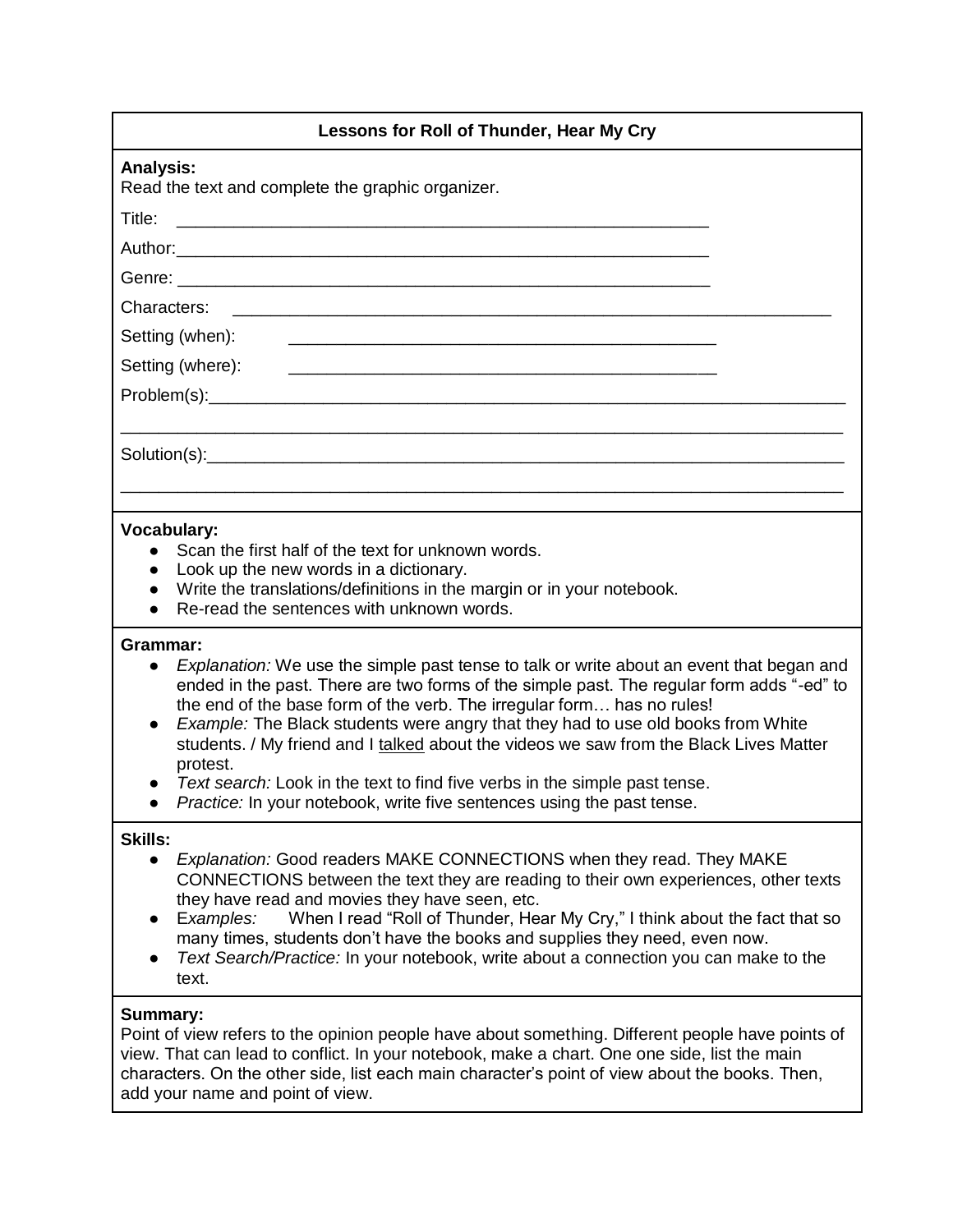# **Beginner ESOL - Roll of Thunder, Hear My Cry (Part 2)**

# **Standards:**

English language learners communicate information, ideas and concepts necessary for academic success in the content area of Language Arts

**Content Objectives:** Students will summarize a fictional text. **Language Objectives:** Students will write a summary of the text.

#### **Text:**

"Roll of Thunder, Hear My Cry" Keystone D, pp. 100-113 (See above)

# **Lessons for Roll of Thunder, Hear My Cry (Part 2)**

#### **Analysis:**

Look at your work from last Monday. Summarize the article.

#### **Vocabulary:**

- Scan the second half of the text for unknown words.
- Look up the new words in a dictionary.
- Write the translations/definitions in the margin or in your notebook.
- Re-read the sentences with unknown words.

#### **Skills:**

- *Explanation:* Good readers try to see things from the POINT OF VIEW of different characters in a story, in order to understand the characters and how/why the plot moves as it does.
- E*xamples:* Our current text is written from the POINT OF VIEW of Cassie, who is the narrator of the story.
- *Text Search/Practice:* Find a point in the text where you can see Cassie's POINT OF VIEW or OPINION and write in your notebook what you think her point of view is.

#### **Summary:**

Take one of the other characters in the text- either a major character or a minor character, such as one of the other students- and write what happened in the classroom when the teacher gave out books.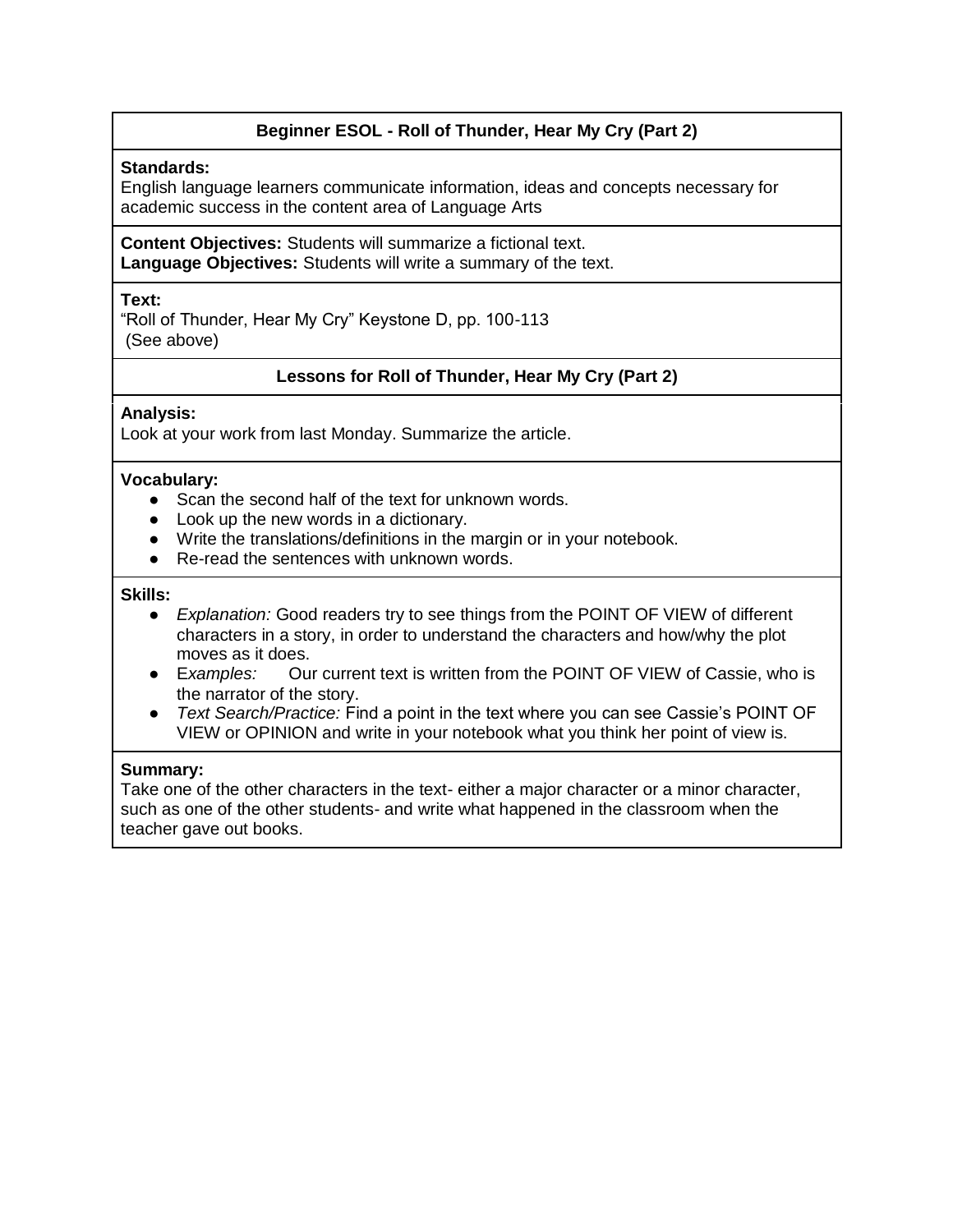# **Beginner ESOL – Abuela Invents the Zero**

**Standards:** WIDA Standard 2: English language learners communicate information, ideas and concepts necessary for academic success in the content area of Language Arts

**Content Objectives:** Students will analyze a fictional text. **Language Objectives:** Students will write brief constructed responses.

#### **Text:**

# Abuela Invents the Zero

Cofer, Judith Ortiz. (1996). Abuela invents the zero In J,O. Cofer, An island like you (pp. 107- 111). New York: Puffin. Permission pending "You made me feel like a zero, like a nothing," she says in Spanish, un cero, nada. She is trembling, an angry little old woman lost in a heavy winter coat that belongs to my mother. And I end up being sent to my room, like I was a child, to think about my grandmother's idea of math. It all began with Abuela coming up from the Island for a visit—her first time in the United States. My mother and father paid her way here so that she wouldn't die without seeing snow, though if you asked me, and nobody has, the dirty slush in this city is not worth the price of a ticket. But I guess she deserves some kind of award for having had ten kids and survived to tell about it. My mother is the youngest of the bunch. Right up to the time when we're supposed to pick up the old lady at the airport, my mother is telling me stories about how hard times were for la familia on la isla, and how la abuela worked night and day to support them after their father died of a heart attack. I'd die of a heart attack too if I had a troop like that to support. Anyway, I had seen her only three or four time in my entire life, whenever we would go for somebody's funeral. I was born here and I have lived in this building all my life. But when Mami says, "Connie, please be nice to Abuela. She doesn't have too many years left. Do you promise me, Constancia?"—when she uses my full name, I know she means business. So I say, "Sure." Why wouldn't I be nice? I'm not a monster, after all. So we go to Kennedy to get la abuela, and she is the last to come out of the airplane, on the arm of the cabin attendant, all wrapped up in a black shawl. He hands her over to my parents like she was a package sent airmail. It is January, two feet of snow on the ground, and she's wearing a shawl over a think black dress. That's just the start. Once home, she refuses to let my mother buy her a coat because it's a waste of money for the two weeks she'll be in el Polo Norte, as she calls New Jersey, the North Pole. So since she's only four feet eleven inches tall, she walks around in my mother's big black coat looking ridiculous. I try to walk far behind them in public so that no one will think we're together. I plan to stay very busy the whole time she's with us so that I won't be asked to take her anywhere, but my plan is ruined where my mother comes down with the flu and Abuela absolutely has to attend Sunday mass or her soul will be eternally damned. She's more Catholic than the Pope. My father decides that he should stay home with my mother and that I should escort la abuela to church. He tells me this on Saturday night as I'm getting ready to go out to the mall with my friends. "No way," I say. I go for the car keys on the kitchen table: he usually leaves them there for me on Friday and Saturday nights. He beats me to them. "No way," he says, pocketing them and grinning at me. Needless to say, we come to a compromise very quickly. I do have a responsibility to Sandra and Anita, who don't drive yet. There is a Harley-Davidson fashion show at Brookline Square that we cannot miss. "The mass in Spanish is at ten sharp tomorrow morning, entiendes?" My father is dangling the car keys in front of my nose and pulling them back when I try to reach for them. He's really enjoying himself. "I understand. Ten o'clock. I'm out of here." I pry his fingers off the key ring. He knows that I'm late, so he makes it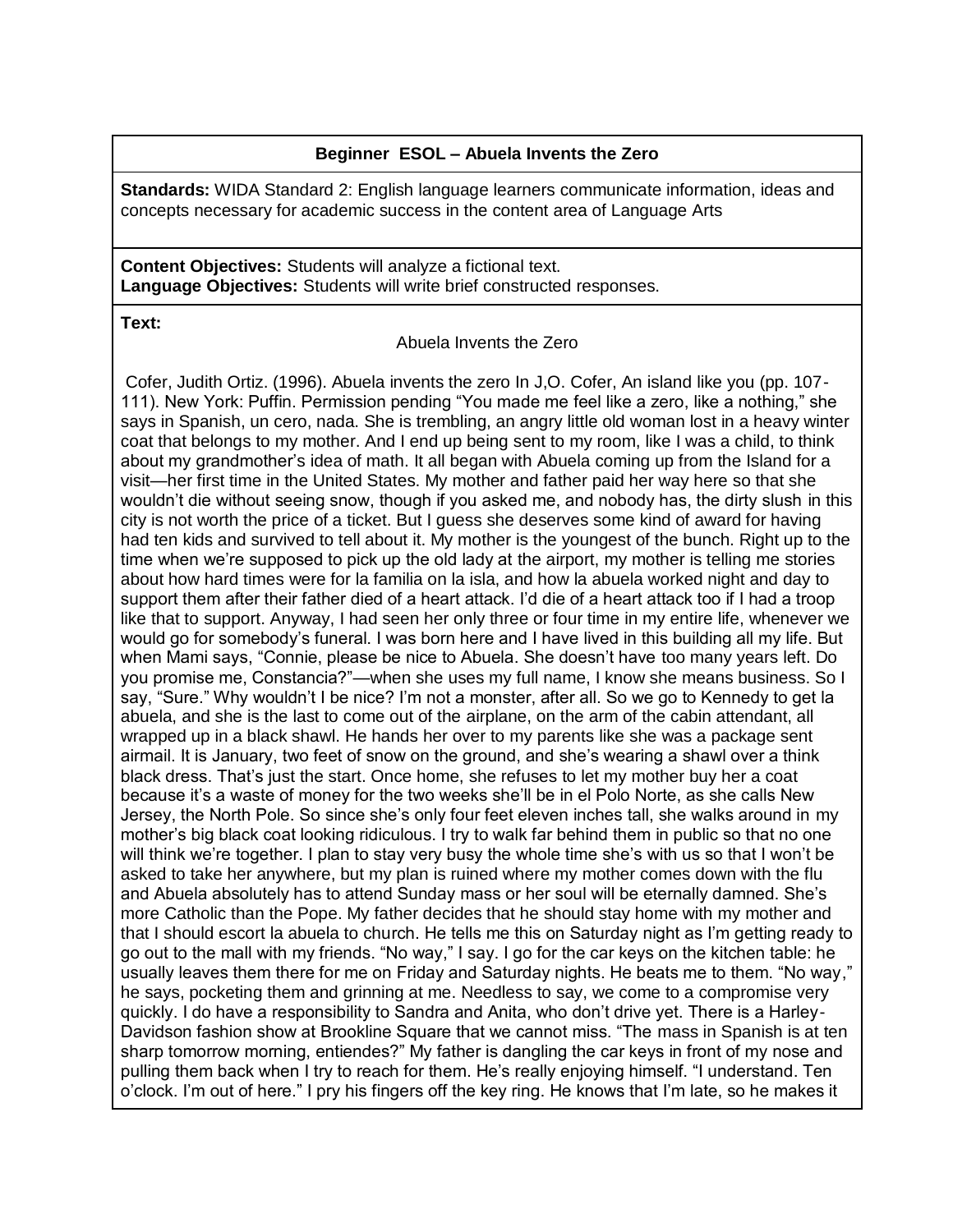just a little difficult. Then he laughs. I run out of our apartment before he changes his mind. I have no idea what I'm getting myself into. Sunday morning I have to walk two blocks on dirty snow to retrieve the car. I warm it up for Abuela as instructed by my parents, and drive it to the front of our building. My father walks her by the hand in baby steps on the slippery snow. The sight of her little head with a bun on top of it sticking out of that huge coat makes me want to run back into my room and get under the covers. I just hope that nobody I know sees us together. I'm dreaming, of course. The mass is packed with people from our block. It's a holy day of obligation and everyone I ever met is there. I have to help her climb the steps, and she stops to take a deep breath after each one, then I lead her down the aisle so that everybody can see me with my bizarre grandmother. If I were a good Catholic, I'm sure I'd get some purgatory time taken off for my sacrifice. She is walking as slow as Captain Causteau exploring the bottom of the sea, looking around, taking her sweet time. Finally she chooses a pew, but she wants to sit in the other end. It's like she had a spot picked out for some unknown reason, and although it's the most inconvenient seat in the house, that's where she has to sit. So we squeeze by all the people already sitting there, saying, "Excuse me, please, con permiso, pardon me," getting annoyed looks the whole way. By the time we settle in, I'm drenched in sweat. I keep my head down like I'm praying so as not to see or be seen. She is praying loud, in Spanish, and singing hymns at the top of her creaky voice. I ignore her when she gets up with a hundred other people to go take communion. I'm actually praying hard now—that this will all be over soon. But the next time I look up, I see a black coat dragging around and around the church, stopping here and there so a little gray head can peek out like a periscope on a submarine. There are giggles in the church, and even the priest has frozen in the middle of a blessing, his hands above his head like he is about to lead the congregation in a set of jumping jacks. I realize to my horror that my grandmother is lost. She can't find her way back to the pew. I am so embarrassed that even though the woman next to me is shooting daggers at me with her eyes, I just can't move to go get her. I put my hands over my face like I'm praying, but it's really to hide my burning cheeks. I would like for her to disappear. I just know that on Monday my friends, and my enemies, in the barrio will have a lot of senile-grandmother jokes to tell in front of me. I am frozen to my seat. So the same woman who wants me dead on the spot does it for me. She makes a big deal out of getting up and hurrying to get Abuela. The rest of the mass is a blur. All I know is that my grandmother kneels the whole time with her hands over her face. She doesn't speak to me on the way home, and she doesn't let me help her walk, even though she almost falls a couple of times. When we get to the apartment, my parents are at the kitchen table, where my mother is trying to eat some soup. They can see right away that something is wrong. Then Abuela points her finger at me like a judge passing a sentence on a criminal. She says in Spanish, "You made me feel like a zero, like a nothing." Then she goes to her room. I try to explain what happened. "I don't understand why she's so upset. She just got lost and wandered around for a while," I tell them. But it sounds lame, even to my own ears. My mother gives me a look that makes me cringe and goes in to Abuela's room to get her version of the story. She comes out with tears in her eyes. "Your grandmother says to tell you that of all the hurtful things you can do to a person, the worst is to make them feel as if they are worth nothing." I can feel myself shrinking right there in front of her. But I can't bring myself to tell my mother that I think I understand how I made Abuela feel. I might be sent into the old lady's room to apologize, and it's not easy to admit you've been a jerk—at least, not right away with everybody watching. So I just sit there not saying anything. My mother looks at me for a long time, like she feels sorry for me. Then she says, "You should know, Constancia, that if it wasn't for the old woman whose existence you don't seem to value, you and I would not be here." That's when I'm sent to my room to consider a number I hadn't thought much about—until today.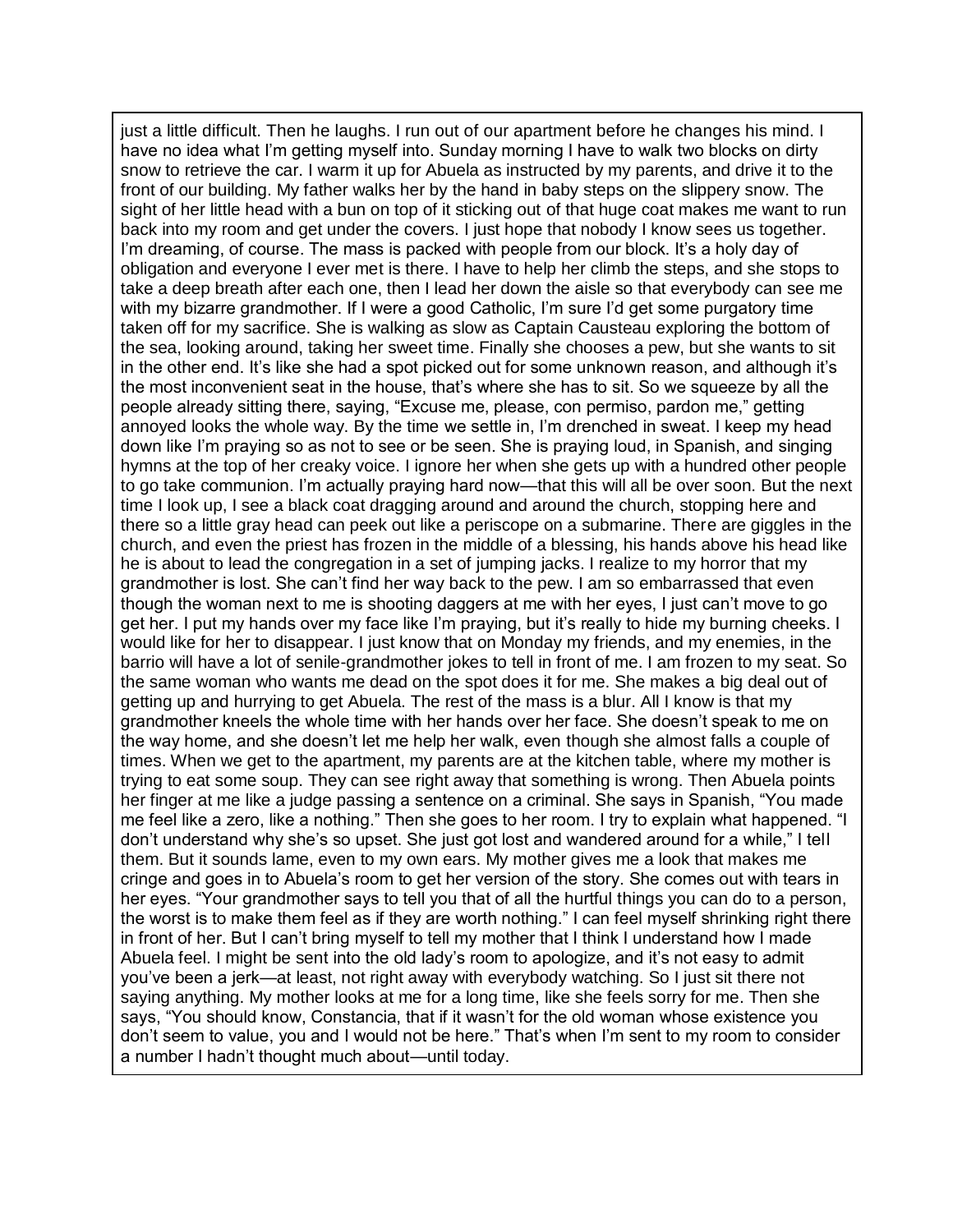| <b>Lessons for Abuela Invents the Zero</b>                                                                                                                                                                                                                                                                                                                                                                                                                                                                                 |
|----------------------------------------------------------------------------------------------------------------------------------------------------------------------------------------------------------------------------------------------------------------------------------------------------------------------------------------------------------------------------------------------------------------------------------------------------------------------------------------------------------------------------|
| <b>Analysis:</b><br>Read the text and complete the graphic organizer.                                                                                                                                                                                                                                                                                                                                                                                                                                                      |
| Title:<br><u> 1980 - John Stone, marking am deur de Berlin (d. 1980)</u>                                                                                                                                                                                                                                                                                                                                                                                                                                                   |
|                                                                                                                                                                                                                                                                                                                                                                                                                                                                                                                            |
|                                                                                                                                                                                                                                                                                                                                                                                                                                                                                                                            |
| Characters:                                                                                                                                                                                                                                                                                                                                                                                                                                                                                                                |
| Setting (when):<br><u> 1989 - Johann Stein, marwolaethau a bhann an t-Amhainn an t-Amhainn an t-Amhainn an t-Amhainn an t-Amhainn a</u>                                                                                                                                                                                                                                                                                                                                                                                    |
| Setting (where):                                                                                                                                                                                                                                                                                                                                                                                                                                                                                                           |
|                                                                                                                                                                                                                                                                                                                                                                                                                                                                                                                            |
|                                                                                                                                                                                                                                                                                                                                                                                                                                                                                                                            |
| <b>Vocabulary:</b><br>Scan the text for unknown words.<br>Look up the new words in a dictionary.<br>Write the translations/definitions in the margin or in your notebook.<br>Re-read the sentences with unknown words.                                                                                                                                                                                                                                                                                                     |
| Grammar:<br>Explanation: "Have to" is used to express obligation. We have obligations at work, at<br>$\bullet$<br>school and at home. We have obligations to ourselves, our families, our communities and<br>each other. We use "have to + base form of verb."<br>Example: I have to clean my room. I have to study hard. I have to respect myself and<br>others.<br>Text search: Look in the text for example of things that Connie has to do.<br>Practice: Write sentences in your notebook about things you have to do. |
| Skills:<br><b>Explanation: Good readers MAKE INFERENCES. When we make inferences, we try to</b><br>understand what happened without having all of the facts stated explicitly.<br>My friend is crying. I can infer that she is sad because she always cries<br>Examples:<br>when she is sad.<br>Text Search/Practice: Make an inference: why does Connie ignore her grandmother in<br>church?                                                                                                                              |
| Summary:<br>Answer any four of the following questions in your notebook. Use complete, original sentences.<br>1. Why does Abuela feel like a Zero?<br>2. How does Connie perceive her grandmother?<br>3. How does the author describe the main characters?<br>4. What are the cultural and generational differences between Abuela and Connie?<br>5. Do you think Connie will grow from this experience? Explain.                                                                                                          |